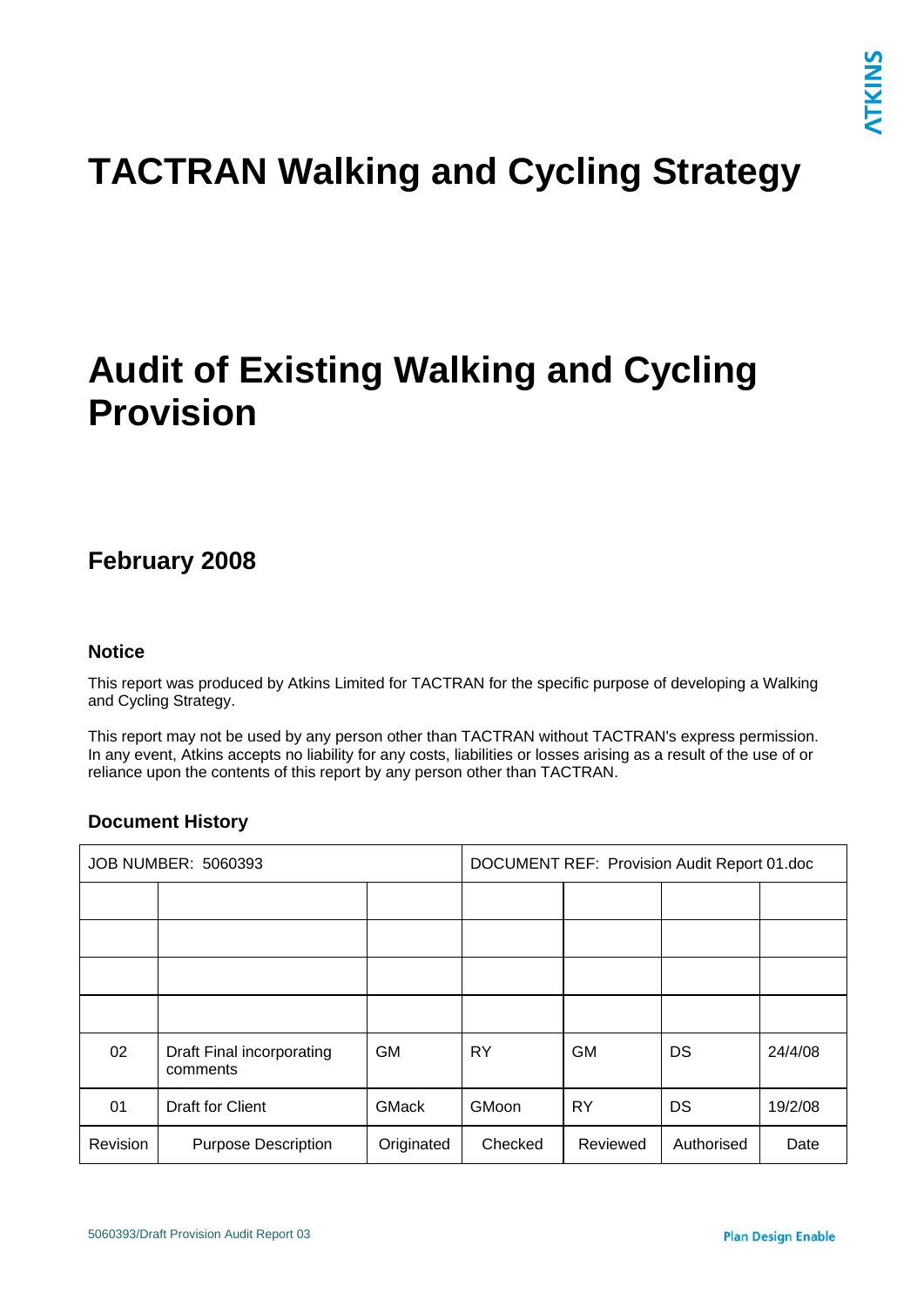# **Contents**

| <b>Section</b> |                                                             | Page |
|----------------|-------------------------------------------------------------|------|
| 1.             | <b>Introduction</b>                                         | 3    |
|                | Background                                                  | 3    |
|                | <b>Report Aim and Structure</b>                             | 3    |
| 2.             | <b>Policies and Plans</b>                                   | 4    |
|                | <b>National Strategy</b>                                    | 4    |
|                | <b>Regional Strategy</b>                                    | 5    |
|                | <b>Local Strategy</b>                                       | 5    |
| 3.             | <b>Review of Past Studies</b>                               | 9    |
|                | National Assessment of Cycling Provision (Cycling Scotland) | 9    |
|                | <b>Core Paths Plans</b>                                     | 11   |
| 4.             | <b>Stakeholder Consultation</b>                             | 18   |
|                | Dundee Council                                              | 18   |
|                | Perth & Kinross Council                                     | 19   |
|                | Angus Council                                               | 21   |
|                | <b>Stirling Council</b>                                     | 22   |
|                | <b>List of Tables</b>                                       |      |
|                | Table 1.1 - Settlements for Consideration                   | 3    |

# **Appendices**

| <b>Appendix A</b> |                                   |  |
|-------------------|-----------------------------------|--|
| A.1               | Register of Available Information |  |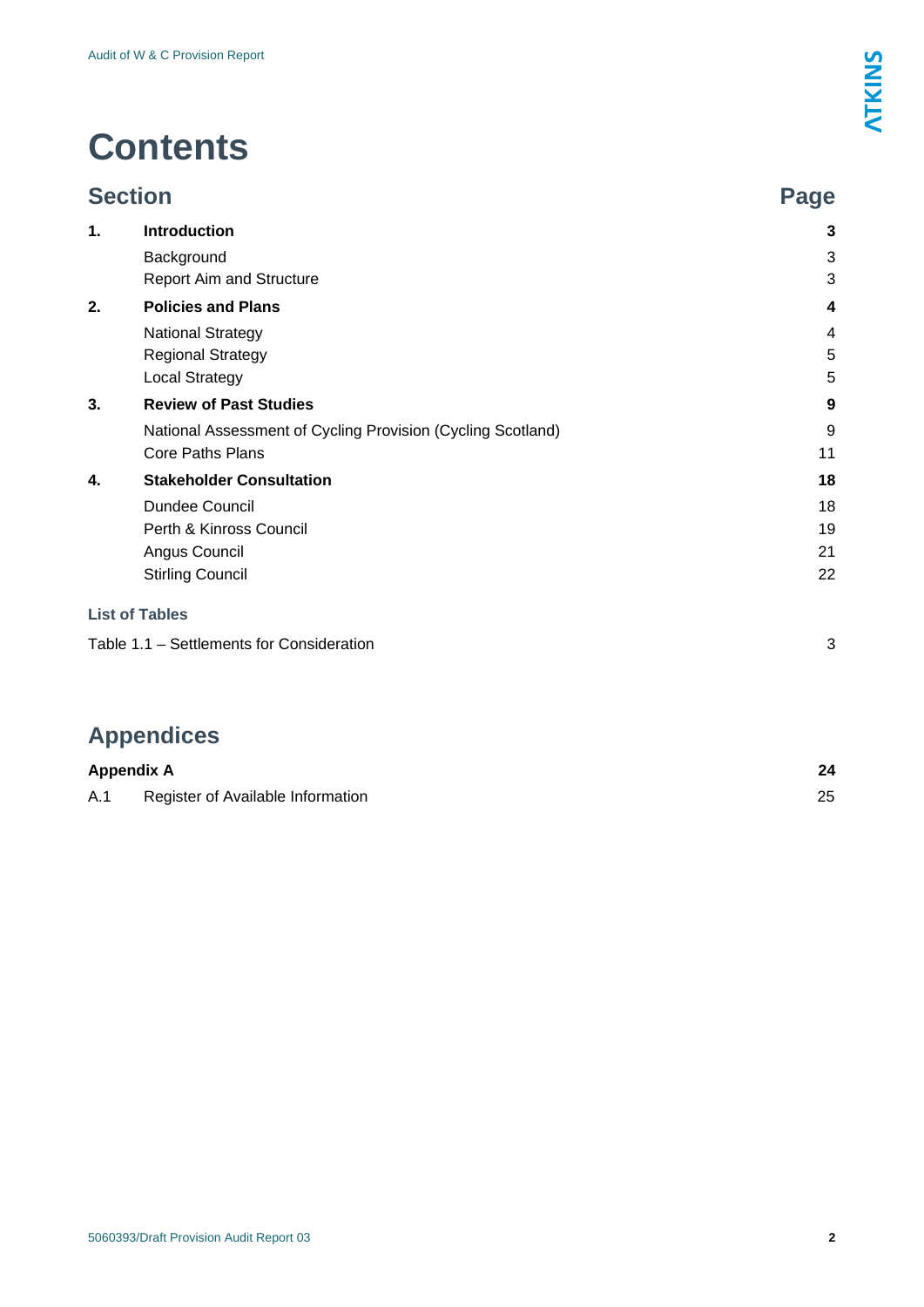# <span id="page-2-0"></span>1. Introduction

# **Background**

- 1.1 TACTRAN (Tayside and Central Scotland Transport Partnership) has commissioned Atkins to produce a regional Walking and Cycling Strategy for the TACTRAN area. The objective of the strategy is to provide a degree of consistency in walking and cycling for major settlements contained within the TACTRAN area. This has been identified within the Regional Transport Strategy (2008 – 2023) (RTS) as a high priority, in particular, it is considered important in contributing towards the environment and health objectives of the RTS.
- 1.2 It is envisaged that, in the first instance, the walking and cycling strategy should be developed for the whole of the TACTRAN region, based on a representative sample of urban, rural and interurban areas. It was agreed with the client that the sample should cover a range of settlement classifications as referred to in the RTS.
- 1.3 The agreed list of settlements, their council area and RTS Settlement classification is shown in Table 1.1 below.

| <b>Town</b> | <b>Authority</b> |                               |  |
|-------------|------------------|-------------------------------|--|
| Dundee      | Dundee City      | Large Urban                   |  |
| Stirling    | Stirling         | Other urban<br>Other urban    |  |
| Perth       | Perth & Kinross  |                               |  |
| Pitlochry   | Perth & Kinross  | Rural (or smaller settlement) |  |
| Dunblane    | Stirling         | Small town                    |  |
| Kirriemuir  | Angus            | Small town                    |  |

#### **Table 1.1 – Settlements for Consideration**

1.4 The two small town were selected as Kirriemuir is a freestanding settlement whereas Dunblane adioins the larger Stirling built-up area and has relatively good transport links.

# Report Aim and Structure

- 1.5 This report has been produced in order to allow a review of the current walking and cycling provision and establish what correlation exists between towns in the TACTRAN area.
- 1.6 Following this Introduction, the report is structured into the following sections:
	- **Section 2** discusses national, regional and local transport policy and plans in relation to walking and cycling for each constituent council;
	- **Section 3** reviews past walking and cycling studies carried out within the TACTRAN area;
	- **Section 4** provides a review of cycling and walking facilities in each constituent council, based on the information obtained from our discussions with walking and cycling officers, travel plan officer and accessibility officers from the four constituent; and
	- **Section 5** will provide GIS map illustrations showing the extent of walking and cycling provision in the various authorities.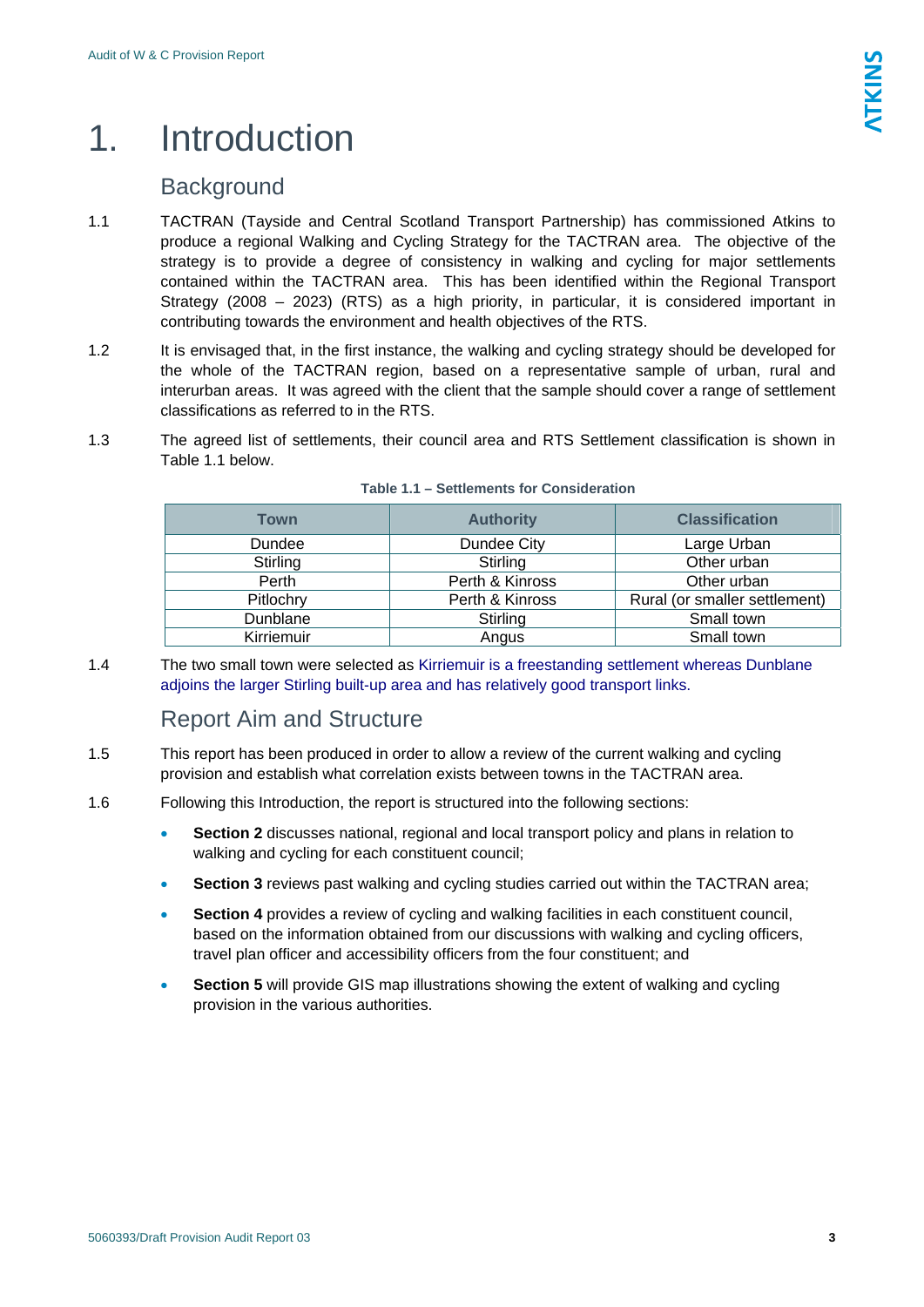# <span id="page-3-0"></span>2. Policies and Plans

2.1 In preparing this report, Atkins has reviewed and consulted several planning policy guidance documents at a national level, regional level and local level, to provide an understanding of what level of emphasis is placed on walking and cycling in the delivery of transport policy objectives.

# National Strategy

## **Scotland's National Transport Strategy (NTS)**

2.2 The overarching message of Scotland's NTS is to

"…….*develop Scotland's transport infrastructure and services in innovative ways that anticipate future needs and challenges, while recognising at the outset there is a carbon imprint to transport spending*…."

2.3 It is recognised within the NTS, that the promotion of sustainable modes such as walking and cycling will be vital in achieving a reduction in emissions and a reduction in the number of trips by private car. One of the five high level objectives of the NTS is to

> *"…..promote our environment and improve health by building and investing in public transport and other types of efficient and sustainable transport which minimise emissions and consumption of resources and energy."*

- 2.4 It is noted that the increased reliance on cars has been mirrored by a reduction in other forms of transport such as walking and cycling, which now make a very small contribution to the overall journey.
- 2.5 Chapter 3 of the NTS states that the 'School Run' is a major contributor to congestion and air pollution. It is recognised that the negative impacts of the School Run can be significantly reduced by encouraging children to walk and cycle to school, with associated benefits for the health and safety of children. It is stated that £10 million will be invested in developing innovative and sustainable alternative ways of getting to and from school, which will include building more cycle/ walking paths, introducing more 20mph zones around schools, encouraging more 'walking bus' initiatives and developing school travel plans.
- 2.6 Chapter 4 of the NTS sets out some of the measures required to reduce congestion and promote the use of more sustainable modes of transport. These include:
	- Promoting better synergies between transport and land use planning designing developments to encourage access on foot and cycle. The Planning for Transport, Scottish Planning Policy (SPP17), published in 2005, is recognised as a core tool for encouraging travel by sustainable modes to new developments.
	- Promote SMART measures to encourage travellers to use alternative, more sustainable modes of travel - these measures include travel plans, travel awareness campaigns, travel to school campaigns and cycling and walking.
	- Promotion of cycling and walking funding will be provided to various bodies, including Cycling Scotland, Local Authorities and Sustrans to develop and promote walking and cycling projects across Scotland. Some of these projects include local awareness campaigns, cycle training for schools, development of the National Cycle Network (NCN), street audits, and the promotion and management of Scotland's Bike It Week programme.
- 2.7 It is also stated in Chapter 5 of the document that Transport interchanges must "*cater for all modes of transport including cycling and walking*" and that "*regional transport partnerships will have a key role to play in promoting integration and improving key interchanges in their region*".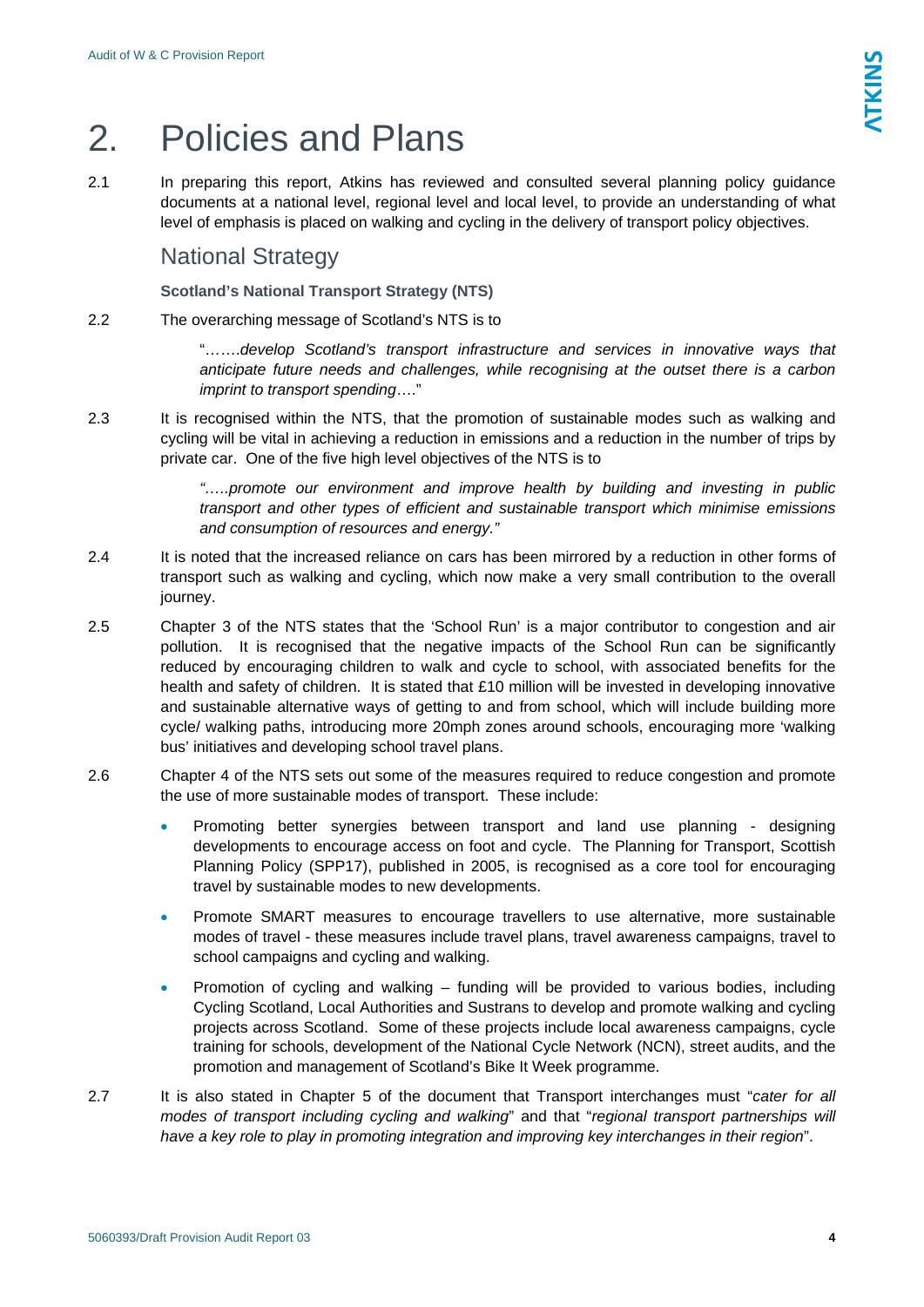# Regional Strategy

## **TACTRAN Regional Transport Strategy (RTS)**

- <span id="page-4-0"></span>2.8 In accordance with the Transport (Scotland) Act 2005, TACTRAN prepared an RTS setting out a vision and programme for improving the region's transport infrastructure, services and facilities over the 15 years to 2021. The strategy sits within an overall policy framework that includes the NTS for Scotland and Local Transport Strategies prepared by TACTRAN's partner local authorities.
- 2.9 The overall vision of the TACTRAN RTS is:

"*a transport system, shaped by engagement with its citizens, which helps deliver prosperity and connects communities across the region and beyond, which is socially inclusive and environmentally sustainable and which promotes the health and well-being of all*."

- 2.10 This will be undertaken through six high level objectives which reflect the guiding principles outlined in the Scottish Executive's RTS Guidance and Scotland's NTS, namely; Economy; Accessibility, Equity and Social Inclusion; Environment; Health and Well-being; Safety and Security; and Integration.
- 2.11 The current version of the RTS sets out a number of interventions which are aimed at delivering the RTS. The Scottish Government has however instructed RTPs to resubmit RTSs without the interventions.
- 2.12 TACTRAN have commissioned consultants to develop a regionwide Walking and Cycling Strategy. Subject to committee approval this is expected to be adopted in the latter half of 2008.

# Local Strategy

2.13 In formulating a strategy which can be applied to all the council areas the Local Transport Strategy (LTS) document for each authority will need to be taken into account as they will assist in the creation of the strategy. The LTS of each council have objectives on walking and cycling strategies which will aid in creating a full strategy which can be applied to each council area as they feel is appropriate for the type of area, i.e. rural or city.

## **Angus Council LTS**

- 2.14 The objectives of the Angus LTS (2000), in accordance with the NTS, are to help the economy grow in a sustainable manner, promote greater integration between transport modes, widen travel choice, reduce the environmental impacts of traffic and improve road safety.
- 2.15 The LTS states that, at the time of writing, car ownership in the whole Council area was above the national average, although there was significant variation between the rural areas and the urban areas of Arbroath and Montrose. It is also stated that approximately 22% of travel to work is undertaken on foot (18%) or by cycle (3.5%).
- 2.16 An integral part of the LTS is to encourage modal shift away from the private car. An important part of this will be measures to promote walking and cycling modes across the council area. These measures include:
	- Ensure new development and road schemes include pedestrian and cycling facilities with the emphasis on safety and accessibility;
	- Promote schemes, including traffic calming measures, to improve the environment for pedestrians and cyclists;
	- Encourage cycling through Travelwise and Green Transport Plans;
	- Encourage walking and cycling through 'Safer Routes to Schools' initiatives;
	- Support the Sustrans National Cycle Route and North sea Cycle Route;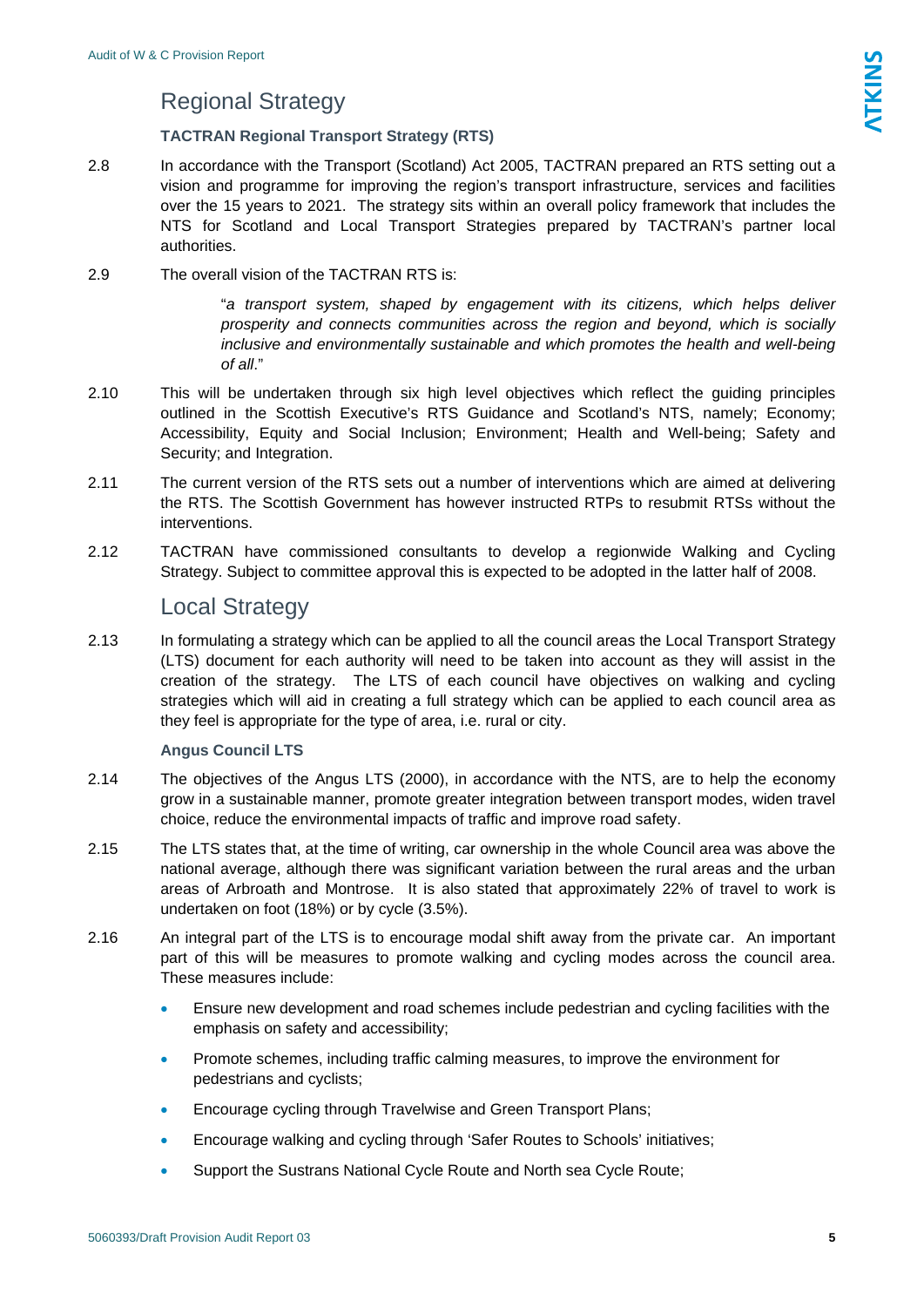- Encourage more journeys by cycle, walking and public transport by considering improved interchange facilities;
- Investigate the provision of safe routes around towns in conjunction with the Paths for All initiative; and
- Ensure that all new road schemes and major developments have a cycle audit in accordance with 'Cycling by Design'.

#### **Dundee City Council LTS**

- 2.17 The Dundee City Council LTS (2000) sets out a long-term vision to provide a sustainable transport strategy for Dundee, where there will be a "*reduced reliance on the private car and greater opportunity for public transport use, walking and cycling*".
- 2.18 In accordance with regional and transport policy the objectives of the existing LTS are to help the economy grow in a sustainable manner by the promotion of responsible land use planning, moderating car use and reducing social exclusion. A key element of the LTS is to change travel patterns and encourage a shift towards sustainable modes. The following opportunities were identified in relation to walking and cycling:
	- Local developments are designed with appropriate on-site facilities for good walking and cycling access;
	- Improve arterial routes, including crossing the Kingsway trunk road, for all forms of transport, particularly walking and cycling;
	- Promote Safer Route to School initiative to increase cycling and walking amongst children; and
	- Encourage organisations to formulate Green Transport Plans with the aim of reducing travel by car especially at peak times.
- 2.19 The LTS states the council will strive to make it easier and safer to make local journeys on foot by improving pedestrian crossing facilities, improving public transport linkages and enhancing CCTV coverage, as well as complementary measures such as improving pedestrian safety by introducing traffic calming and constructing subways and at-grade crossings on busy routes. The LTS also makes reference to the "Paths for All" initiative - a network of paths for walking, cycling and horse riding.
- 2.20 The LTS states that the Council's key objective with regards to cycling is *"to develop a safe, convenient and cohesive infrastructure that encourages and facilitates cycling*". At the time of publication (2000) it was noted that only 1% of travel to work journeys were undertaken by bicycle. In order to encourage greater cycle use, cycling facilities, such as the Green Circular recreational route, are proposed, as well as complementary measures such as reviewing the level of cycle parking provision, extending the city wide network of on-road cycle lanes, improving the safety of the existing transport network for cyclists and encouraging safer routes to schools projects.

#### **Perth & Kinross Council LTS**

- 2.21 In accordance with regional and transport policy the objectives of the existing Perth & Kinross LTS are to help the economy grow in a sustainable manner in both urban and rural areas, promote greater accessibility by all travel modes, moderate car use and reduce social exclusion.
- 2.22 At the time of publication, the LTS notes that the levels of car ownership in the Perth & Kinross Council were significantly higher than other parts of the UK. A key objective of the LTS is to promote alternatives to the private car and increase the number of trips made on foot and by bicycle. In order to achieve this objective, the LTS sets out a number of policies to encourage walking and cycling, including:
	- Policy 5 Ensure new development includes adequate pedestrian facilities;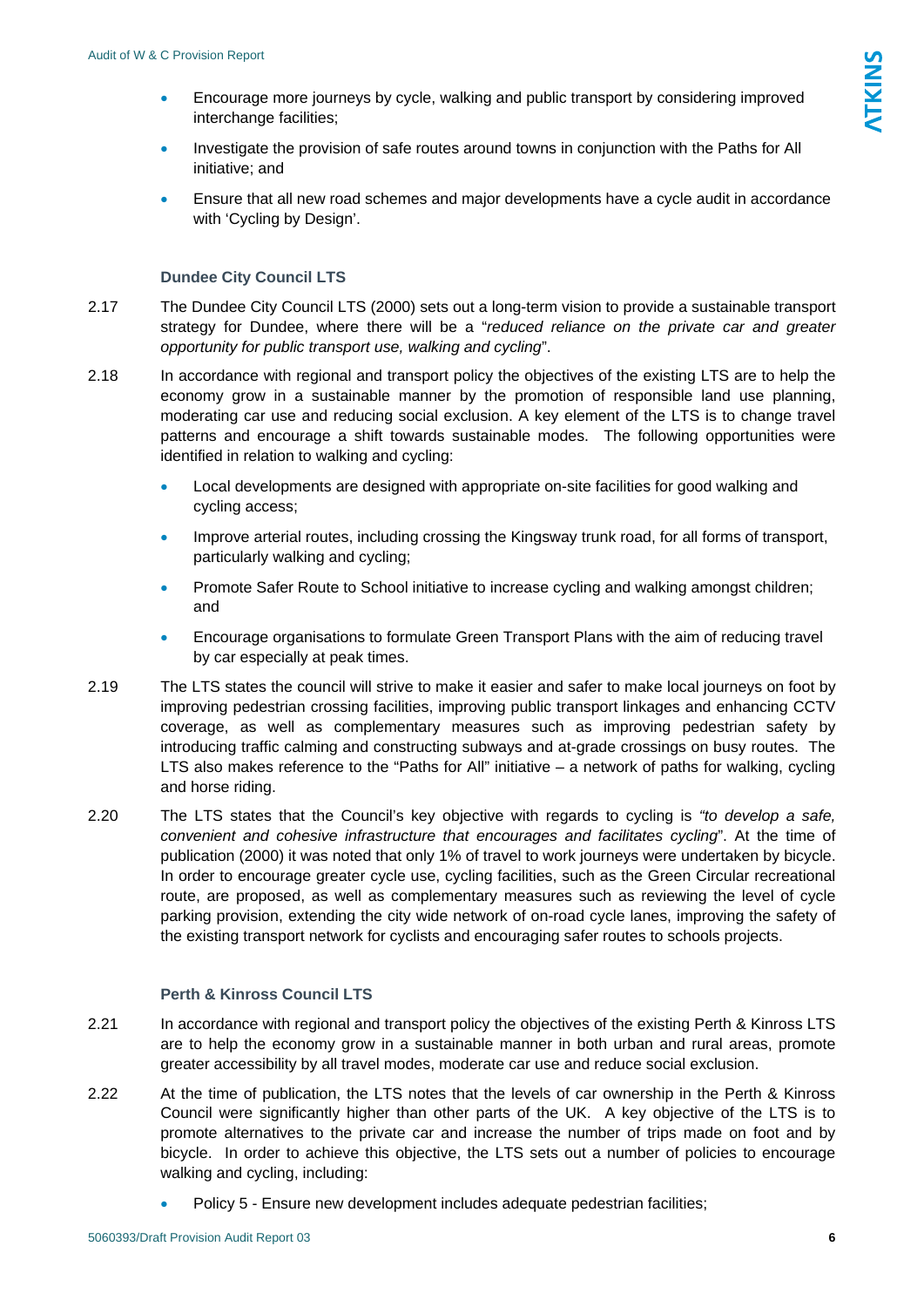- Policy 6 Provide secure cycle parking and cycle storage facilities and investigate opportunities for cycles to be carried on public transport;
- Policy 7 Work with other agencies, such as Sustrans and Forest Enterprise, in the promotion of on and off-road cycle routes;
- Policy 9 Design traffic calming schemes with specific consideration to walking and cycling; and
- Policy 10 Work with other bodies to establish safe routes to schools for cyclists and pedestrians and provide cycle training.
- 2.23 The LTS also sets out a number of proposed recreational cycle routes intended to augment the National Cycle Network, including the Round Loch Leven Cycle Route, Dunkeld to Aberfeldy offroad route and the Perth to St Fillans route. Our consultation with the council on 31/01/08 (see Section 4) revealed that some of these proposed schemes have been partially implemented (Round Loch Leven, Perth to St Fillans), while others remain aspirational (Dunkeld to Aberfeldy).

#### **Stirling Council LTS**

- 2.24 The Stirling LTS (2006) recognises that the area faces significant challenges in the coming years. The area's population is expected to increase by 9.1% from 2002-2018 and there is also a substantial amount of development taking place in an around the council area which will add to the existing pressures on the transport network.
- 2.25 In accordance with regional and transport policy the objectives of the Stirling LTS are to:
	- Promote safer travel for all:
	- Maintain and manage the existing transport network effectively;
	- Increase transport accessibility for people with restricted options;
	- Increase integration between different means of travel to reduce the need for car use; and
	- Support and enable future development through sustainable transportation.
- 2.26 As part the drive to encourage alternatives to the private car, the LTS sets out a number of underlying objectives. These are required to be Specific, Measurable, Achievable, Realistic and Timed (SMART). Those which relate most closely to walking and cycling which are as follows:
	- SO1 Improve road safety and reduce the number and severity of personal injury accidents;
	- SO6 Maintain and extend initiatives to help those who have limited access to travel options;
	- SO7 Raise the profile and promote health benefits of sustainable travel, through a combination of educational and promotional material supporting initiatives;
	- SO8 Encourage major employers to develop Travel Plans and encourage active commuting;
	- SO9 Work with providers to increase the amount of safer walking and cycling to educational, health and work facilities;
	- SO10 Continue to maintain and extend a network of paths and facilities accessible to all including pedestrians and cyclists;
	- SO13 Continue to improve the opportunities to move easily from one form of transport to another; and
	- SO14 Work within the planning process to help reduce the need to travel, improve accessibility for all modes of travel and address the impact of new developments.
- 2.27 These core objectives are supported by a series of related policies. Some of the key policies in relation to walking and cycling are as follows (the sub-objective which they relate to is shown in brackets):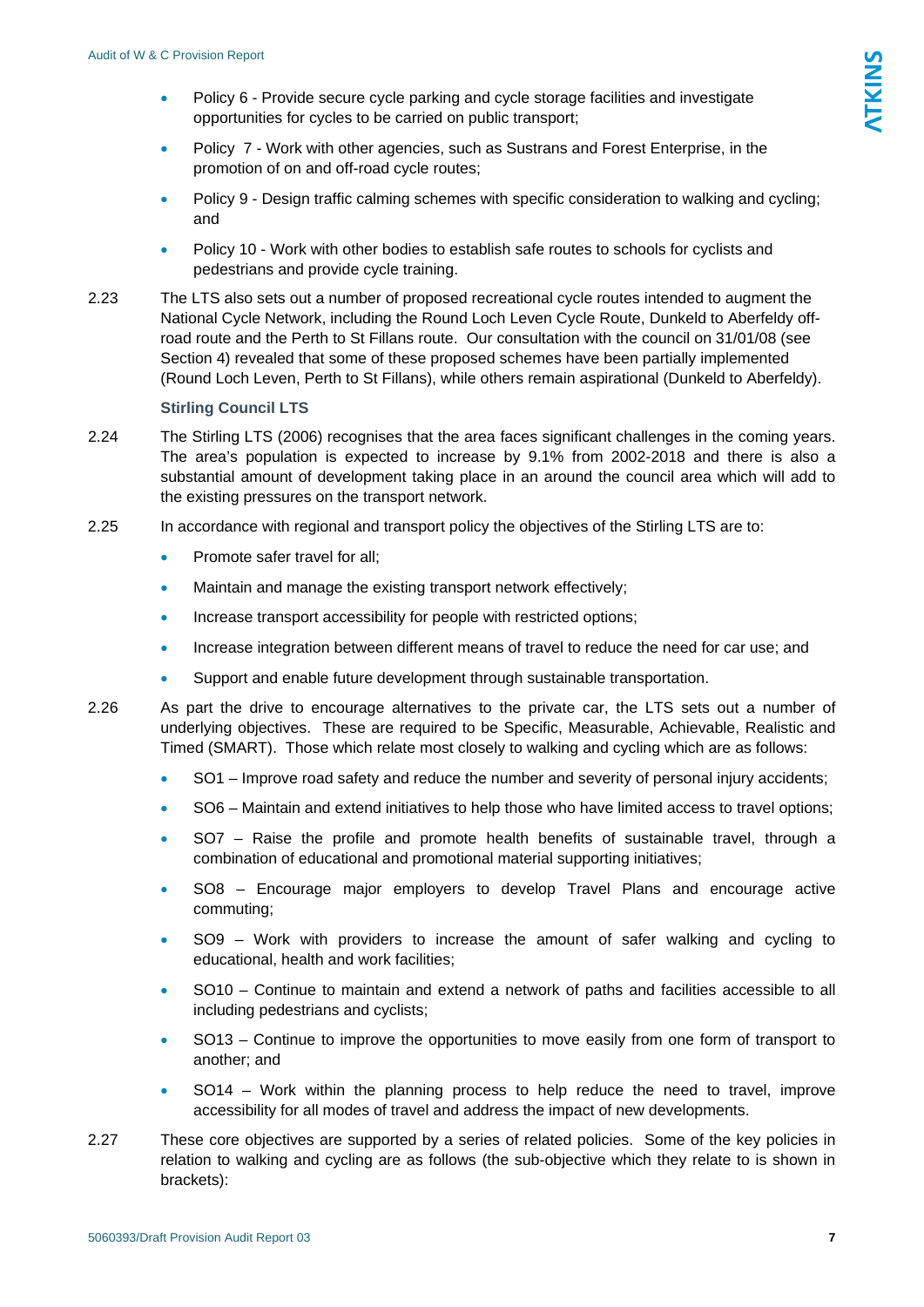- P2 (SO1) Improve road safety by subjecting proposed schemes to road safety audits;
- P3 (SO2) Improve safety and accessibility, with priority given to non-car users;
- P16 (SO7) Promote and increase awareness of sustainable transportations and the benefits it provides;
- P17 (SO7) Utilise Safer Routes to School, travel plans and TA processes as mechanisms to educate and inform people of sustainable and alternative transportation;
- P18 (SO7) Use national, regional and local campaigns to promote sustainable transportation;
- P19 (SO8) Promote the use of travel planning to schools, offices, health facilities, communities and individuals as a means of promoting sustainable modes;
- P20 (SO9) Support initiatives which promote less travel to schools by car and greater use of healthier sustainable modes;
- P21 (S010) Aim to develop a high quality urban and rural path network for walkers, cyclists and pedestrians;
- P30 (SO14) Integrate policies that encourage walking, cycling and public transport into land use planning and transportation strategies, as well as all complementary strategies such as education, health and leisure; and
- P31 (SO14) Utilise the development control process to reduce the need to travel, whilst giving priority to sustainable modes as far as is reasonably possible.
- 2.28 The LTS sets out a number of action plans in relation to walking and cycling, including:
	- Promote the Core Paths Plan;
	- Promote, develop and implement Travel Plans as part of new development;
	- Improve the quality and provision of pedestrian and cycling signage;
	- Implement cycle parking facilities at all main shopping, health and leisure facilities as well as public and educational establishments;
	- Introduce schemes which encourage walking and cycling; and
	- Monitor cycle use at various locations to establish the impact of walking and cycling schemes.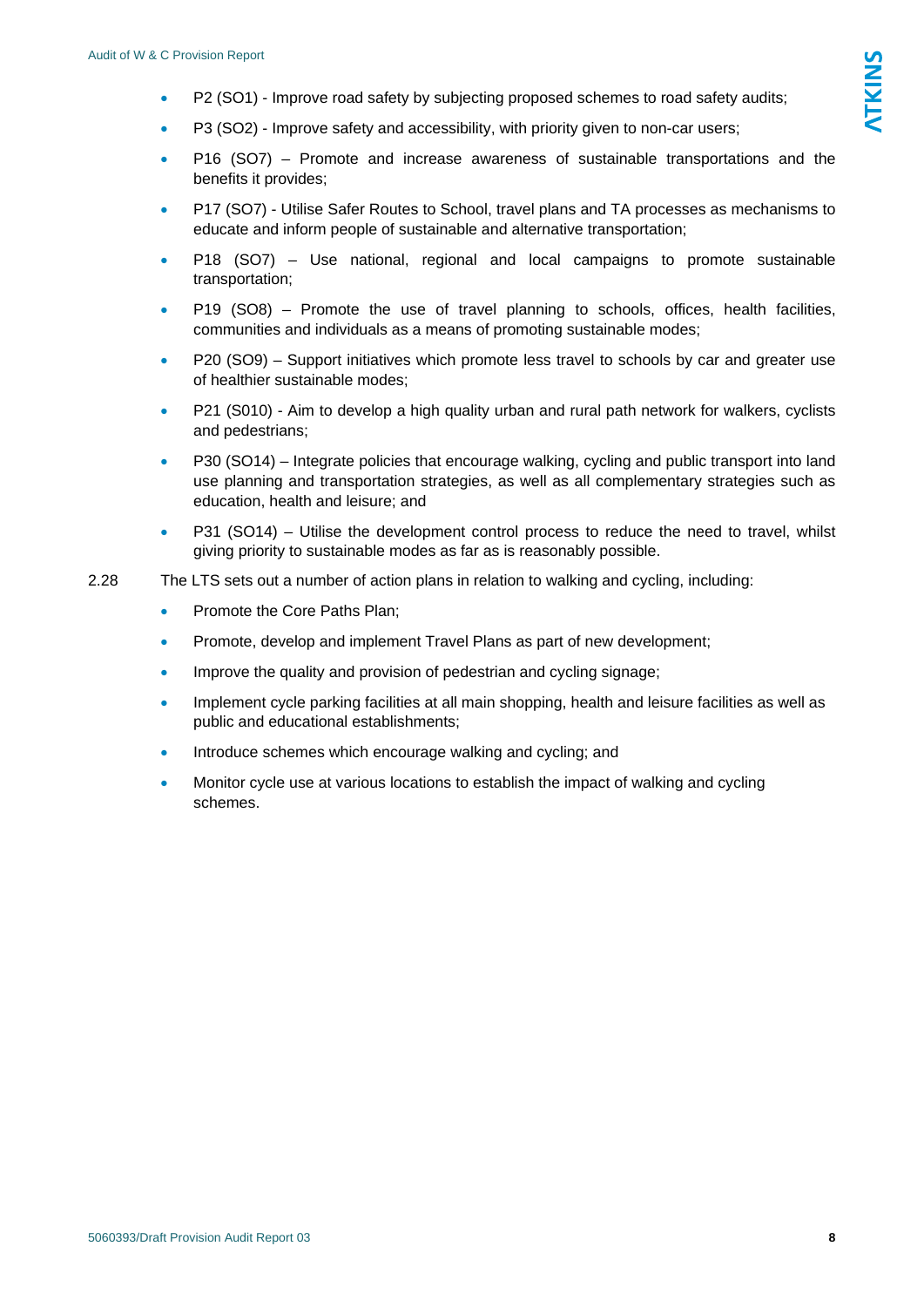# <span id="page-8-0"></span>3. Review of Past Studies

# National Assessment of Cycling Provision (Cycling Scotland)

- 3.1 In 2004/05, Cycling Scotland conducted an audit of cycling policy and practice in each Local Authority in Scotland. Information for this assessment was gathered from the study of Local Authority policy documents, strategies and any progress reports; published data and indicators; and communications with individual Local Authority designated cycling officers and other stakeholders. This information was then collated using a structured methodology and scoring system.
- 3.2 The TACTRAN RTS states that Cycling Scotland audit shows that all the member Councils have a good representation of cycling but there is "*a need to better promote the extensive road networks as an integral part of the cycling network and to further develop cycling links to and parking at train and bus stations and other transport interchanges*". The RTS also notes that the audit report identifies a good cycling network in Perth and Kinross, and comments upon examples of good practice, including the Stirling Cycle to Station initiative, the Green Circular recreational route in Dundee and the school surveys undertaken in Angus for Safer Routes to School.
- 3.3 A more recent cycling policy and practice audit has recently been completed by Cycling Scotland. The results of this audit have not yet been published.
- 3.4 An overview of the assessment outcomes for each of the four TACTRAN member authorities is provided below.

## **Angus Council**

- 3.5 The Cycling Scotland audit of Angus notes that "*strong efforts are being made to establish a framework for planning and infrastructure for cycling development*". It was also noted that there was a good level of communication between the various departments in the development of cycling.
- 3.6 The report also comments on the following examples of good practice:
	- Spending of the Cycling and Walking Safer Streets (CWSS) budget is well tied in with the LTS and Safer Routes to Schools, with two thirds allocated to cycling;
	- School surveys and evaluation for Safer Routes to School;
	- Cycle flow analysis report; and
	- Organising "Bike Roadshows" in local schools.
- 3.7 The Council scores performs relatively well (2.6/5) based on the scoring system adopted by Cycling Scotland. However, the report recommends that significant progress could be made by developing a cycling action plan with local targets, development of existing training opportunities with partner organisations and increased promotional measures. It is also suggested that more cycling links to and parking at train and bus stations and other transport interchanges should be developed, as well as the introduction of on-road cycle training for 10 to 12 year olds as policy for all schools.

# **Dundee City Council**

3.8 The audit notes that that there are limited resources to implement the measures proposed in the LTS and that the council would "*benefit from support to develop a Cycling Strategy, local targets and an action plan*". This could be achieved through the development of a "*multi-agency cycle forum to develop, manage and monitor an action plan and associated targets for cycling development".*

The report notes the following examples of good practice in the council area: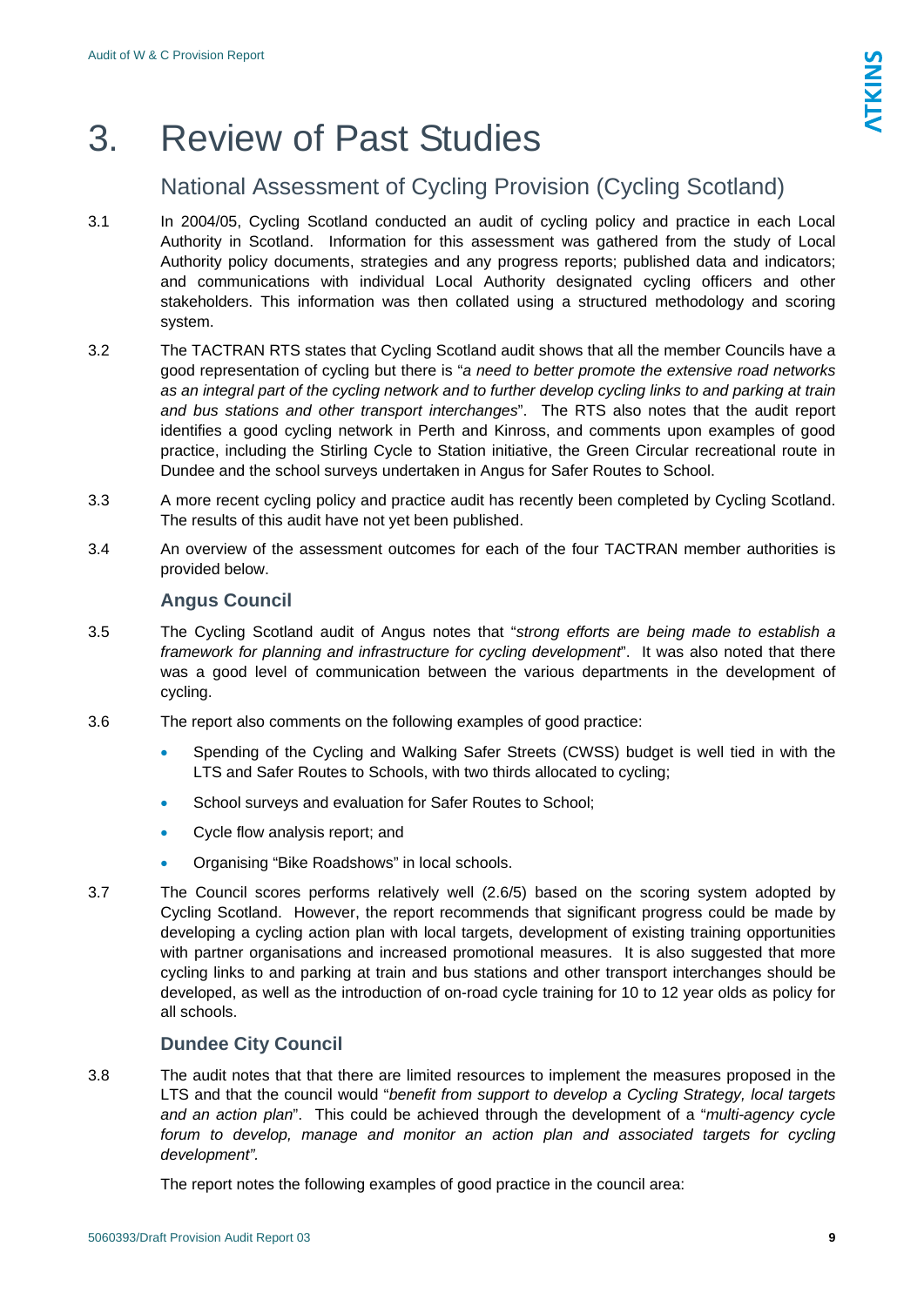- The Green Circular Route; and
- Bicycle Hire within Camperdown Park run by Country Parks Management.
- 3.9 The Council does not score well (1.6/5) according to the rating system adopted by Cycling Scotland. However, the following opportunities for developing cycling were identified:
	- Promote the extensive network of B, C and unclassified roads as an integral part of the cycle network;
	- Identify and establish an integrated network linking the city centre to the Green Circular route, and links from this to other key destinations;
	- Introduce provision of road cycle training for 10 to 12 year olds as policy for all schools; and
	- Promote and monitor the numbers travelling to school by bike.

## **Perth and Kinross**

- 3.10 At the time of writing, the Cycling Scotland audit, which scored the Council 2/5, notes that "*strong efforts are being made to improve the position of cycling*" and that a "*reasonable network is in place*" within the council area. Perth commuter cycle routes are also cited as an example of good practice in the area.
- 3.11 The report also notes that further efforts could be directed towards audit and review, target setting within the Cycling Strategy, cycle training and engagement of the existing support of elected members. More specifically, the following opportunities are identified for the development of cycling in the area:
	- Promote the extensive network of B, C and unclassified roads as an integral part of the cycling network;
	- Introduce on-road cycle training for 10 to 12 year olds as policy for all schools;
	- Promote and monitor the numbers travelling to school by bike; and
	- Demonstrate leadership by developing and implementing a Council Travel Plan.

### **Stirling**

- 3.12 The Cycling Scotland audit notes that there is "*limited stakeholder engagement, council commitment and promotion of cycling*" within the Stirling council area. However, examples of good practice are noted in the Cycle to Station initiative and the Community links to NCN 76, and the council scores relatively well (2.4/5) according to the rating system adopted by Cycling Scotland.
- 3.13 The report makes the following recommendations for the development of cycling:
	- Establish a multi-agency cycle forum to develop, manage and monitor an action plan and associated targets for cycling development;
	- Make use of formal cycle audit and review procedures on new and existing infrastructure including the road network;
	- Demonstrate leadership by developing and implementing a Council Travel Plan;
	- Promote the extensive network of B, C and unclassified roads as an integral part of the cycling network;
	- Maximise the provision of on-road cycle training for 10 to 12 year olds; and
	- Promote and monitor the numbers travelling to school by bike.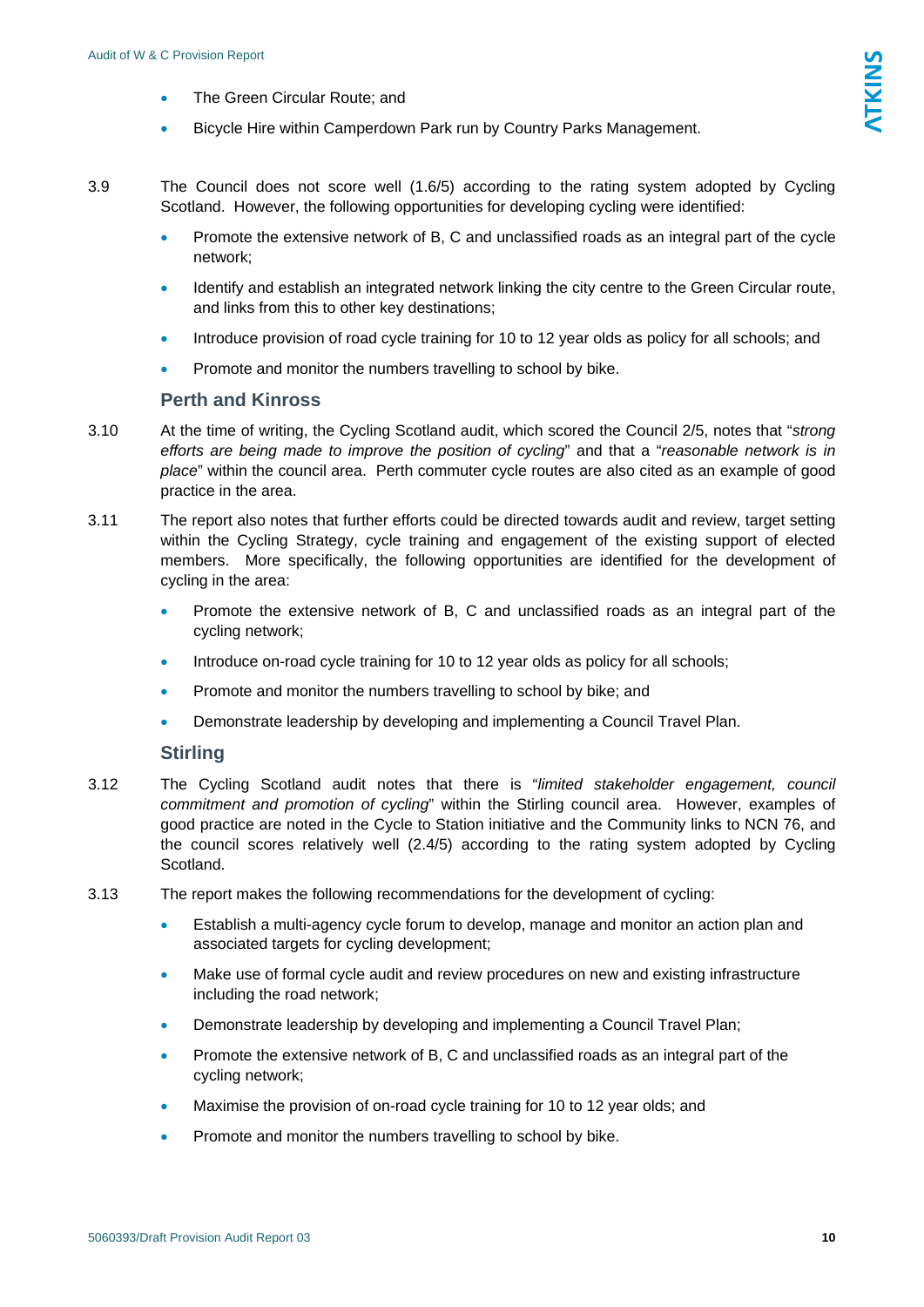# Core Paths Plans

- <span id="page-10-0"></span>3.14 The Land Reform (Scotland) Act 2003 came into force on 9 February 2005. This Act introduced a new legislative framework for access to the countryside in Scotland. The Act creates a general right of access to land, inland water and the foreshore.
- 3.15 The Act places a duty upon local authorities to uphold access rights, prepare a core path plan and establish a local access forum. The Paths for All Partnership has produced a good practice guide on the production of the core paths plan. The document recommends a staged approach, starting with informal stakeholder consultation to raise awareness of core paths, existing provision and stakeholder aspirations.
- 3.16 In addition, statutory guidance in relation to access matters is contained within National Planning Policy Guidance (NPPG11) "Sports, Physical Recreation and Open Space". Whilst this guidance dates from 1996 it emphasises the important role that can be provided by "Access Strategies".
- 3.17 Atkins conducted a web-based search of various TACTRAN member authorities to establish what progress had been made in the development of Core Path Plans and Access Strategies. The next section describes the available information.

## **Angus Council**

## **Angus Countryside Access Strategy (2007-2012)**

- 3.18 The Angus Council Countryside Access Strategy was submitted in November 2007, following a full review and roll forward of the Finalised Draft of the 2004 Angus Countryside Access Strategy.
- 3.19 The four aims of the strategy are as follows:
	- Co-ordinate the Council's plans and actions in relation to provision for access to the countryside;
	- Provide a summary of proposed actions in relation to provision for access to the countryside;
	- Provide a coherent strategy to support applications for external funding; and
	- Inform the production of other council documents.
- 3.20 The strategy document notes that the Angus area is predominantly rural in nature and that those living in towns and villages have a short trip to the countryside. The 2001 Census states that 26.4% of Angus households do not have access to a car, making the development the Core Paths Plan a key priority and a central part of the strategy.
- 3.21 The strategy document outlines a number of policies and proposals in developing countryside access, including:

## POLICY 1 –

- POLICY 1 To ensure that, where reasonable, all new access projects are suitable for disabled people, with the aim of providing barrier free access and, whenever reasonably possible, to adopt the standards laid out in the BT Countryside For All standards and guidelines.
- $POLICY 2 To ensure that as far as possible and where appropriate new access projects$ are designed to be used by cyclists and horse riders
- PROPOSAL 5 Work closely with partner organisations to promote th use of paths to improve the health of communities;
- **PROPOSAL 6 Continue to increase the level of promotion of paths for tourism and** recreation;
- PROPOSAL 7 Investigate ways to further promote public transport as a means of enjoying countryside access;
- PROPOSAL 8 Prepare a Core Path Plan in consultation with landoweners and local communities;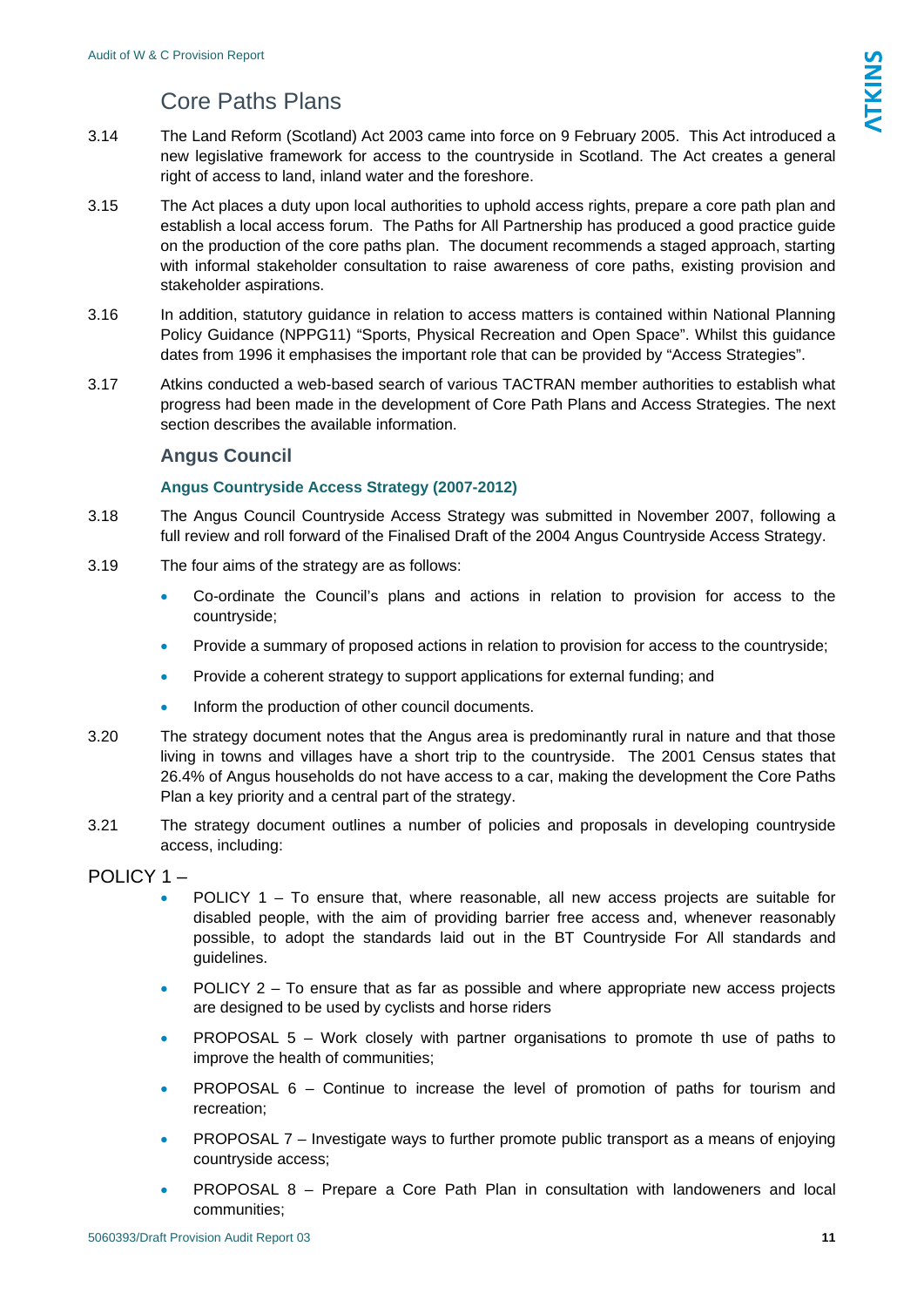- PROPOSAL 9 Implement Core Paths Plan: Following the adoption of the Core Paths Plan Angus Council will establish priorities for action and develop a programme for Core Paths improvement;
- PROPOSAL 10 Work with landowners and local communities to develop path networks around Carnoustie, Monifieth and Montrose;
- PROPOSAL 11 Work with Angus Environmental Trust to assist smaller communities to develop path networks;
- PROPOSAL 13 Work with landowners and local communities to create an interpreted Angus Coastal Path in consultation with Scottish Natural Heritage;
- PROPOSAL 14 Seek funding opportunities to undertake further path improvements in the Angus Glens; and
- PROPOSAL 16 Investigate feasibility of improving access to the wider countryside from country parks and countryside sites.

### **Angus Council Core Paths Plan**

- 3.22 The Council is currently preparing a draft Core Paths Plan, consisting of a network of linked, signposted routes to improve access to the countryside around towns. It is anticipated that the draft Core Paths Plan will be published in spring 2008, after which there will be a formal consultation period.
- 3.23 Members of the public and the landowning community have been widely consulted to help identify potential routes around each town. Potential routes have been discussed in detail with landowners before finalising plans for a path network
- 3.24 Within Angus, the Core Paths Plan, as a whole, will aim to deliver the following outcomes:-
	- Identify safe, off road, opportunities for a range of recreational users, for example; casual/family walkers, ramblers/long distance walkers, cyclists, horse riders, canoeists.
	- Identify a comprehensive network of linked paths around the towns of Forfar, Arbroath, Brechin, Kirriemuir, Montrose, Carnoustie and Monifieth, providing a variety of readily accessible circular routes of varying length.
	- Identify reasonable access opportunities around the eight smaller 'settlements' identified in the 2001 census i.e. Newtyle, Muirhead/Birkhill, Wellbank, Letham, Friockheim, Edzell, Hillside and Ferryden.
	- Meet reasonable community demands, including those around smaller settlements not listed above where these have been identified through consultation exercises.
	- Integrate with and, where possible, assist land management objectives.
	- Integrate with and, where possible, assist nature conservation objectives.
	- Identify functional links to settlements, places of interest, community facilities, tourist facilities, and other (non core) paths.
	- Identify routes of tourism benefit, particularly on the coast and in the Angus Glens.
	- Support proposals within the Angus Countryside Access Strategy.
	- Give statutory designation to Claimed Public Rights of Way which help fulfil the above criteria.

#### **Burgh Path Networks**

3.25 It is anticipated that, over the next few years, path networks will be created around each of the Angus burghs. The Forfar, Arbroath, Brechin and Kirriemuir networks have now been completed. Information leaflets showing these networks are referenced in Appendix A.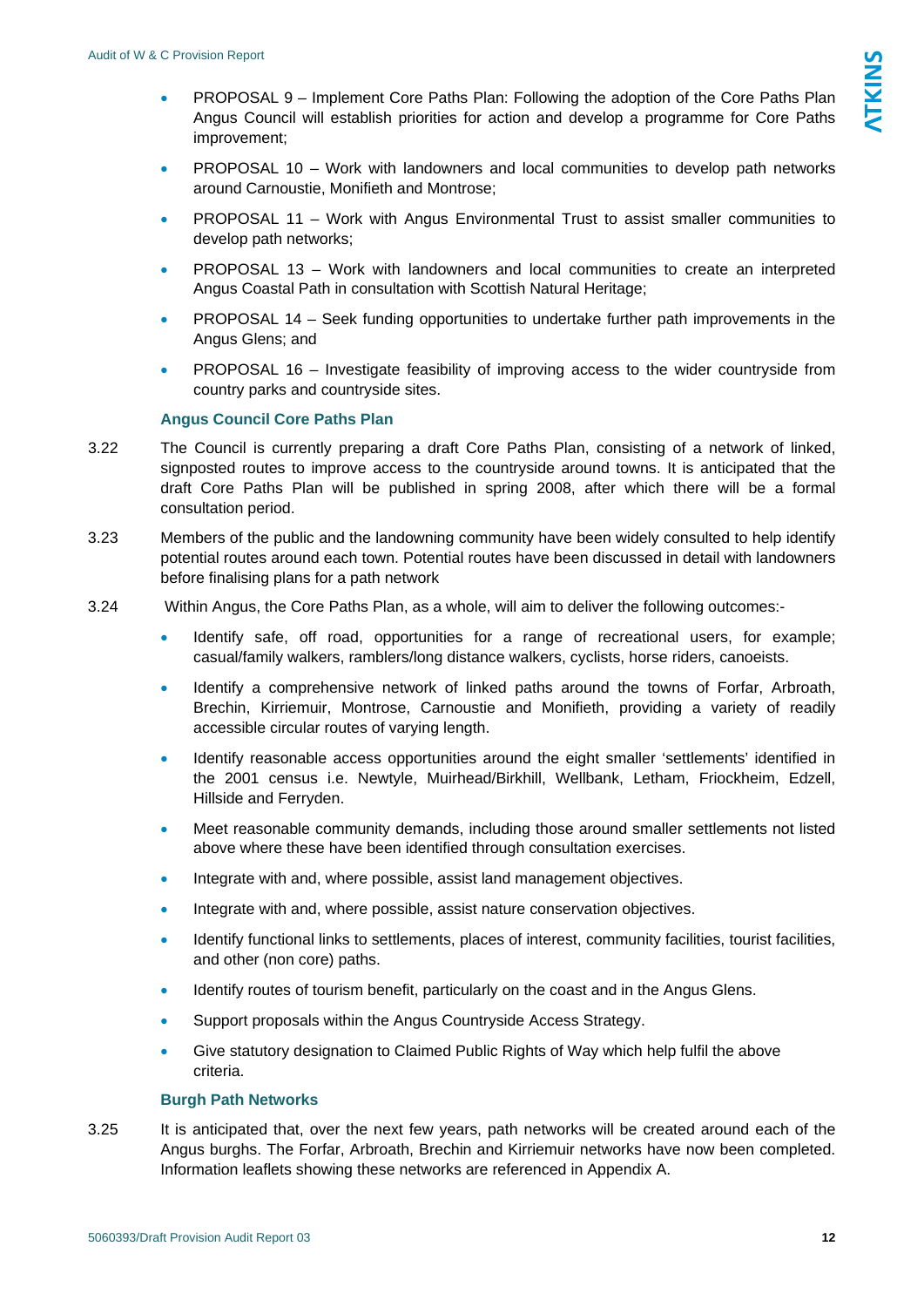and it is anticipated that path networks will be developed for these towns in the next few years, as outlined in the Countryside Access Strategy.

#### **Eastern Cairngorms Access Project (ECAP)**

3.27 The aforementioned Brechin and Kirriemuir networks were developed as part of the Eastern Cairngorms Access Project, a three year partnership project to improve and promote access opportunities in the eastern Cairngorms. The project was completed in 2006 and resulted in the following outcomes:

3.26 Initial consultation on the Montrose, Carnoustie and Monifieth path networks has been carried out

- Upgrading and signposting of over 8km of mountain paths within Angus;
- Creation of over 4km of new Glens Network Paths, including the installation of three new bridges;
- Production of three promotional guidance leaflets and nine map boards; and
- Creation of a dedicated ECAP website which is now operational

3.28 The majority of paths which have been improved and promoted under ECAP lie within the Cairngorms National Park and are therefore outwith the scope of the Countryside Access Strategy. Other path network leaflets that have been produced include;

- Walking in Glen Clova and Glen Doll;
- Walking in Glen Esk; and
- Cycling in the Angus Glens.
- 3.29 In addition an 'Eastern Cairngorms Outdoor Activity Guide' was produced by the ECAP in partnership with a number of other organisations. The leaflet provides a guide to walking and cycling routes in the Eastern Cairngorms, as well as supplementary information on wildlife, horseriding and canoeing.

### **Dundee City Council**

#### **Outdoor Access Strategy**

- 3.30 Dundee's Outdoor Access Strategy, entitled 'Discovering the Liveable City', was published in May 2005. The key aims of the strategy are to achieve the following:
	- Access to green space in and around settlements;
	- Non motorised paths and routes, including commuting routes to work places;
	- Access to and within key recreation sites;
	- Strategic networks for health, Safer Routes to School, for horse riding etc; and
	- Access to the wider countryside for recreation
- 3.31 The strategy document refers to the 2001 Census, which indicates that car ownership is low, with only 54.5% of households having access to a car. It is recognised that the development of walking and cycling will be vital in making the city more accessible and achieving the Vision for Access in Dundee which is:

"'*A city that works for all its people as they move easily through its built and green spaces to go about their everyday lives – for work or play. Safe, healthy and friendly – a good place to be"*.

3.32 The strategy sets out a number of key action themes, designed to guide the development of the path network in Dundee and realise of the Vision for Access in Dundee. These themes are as follows: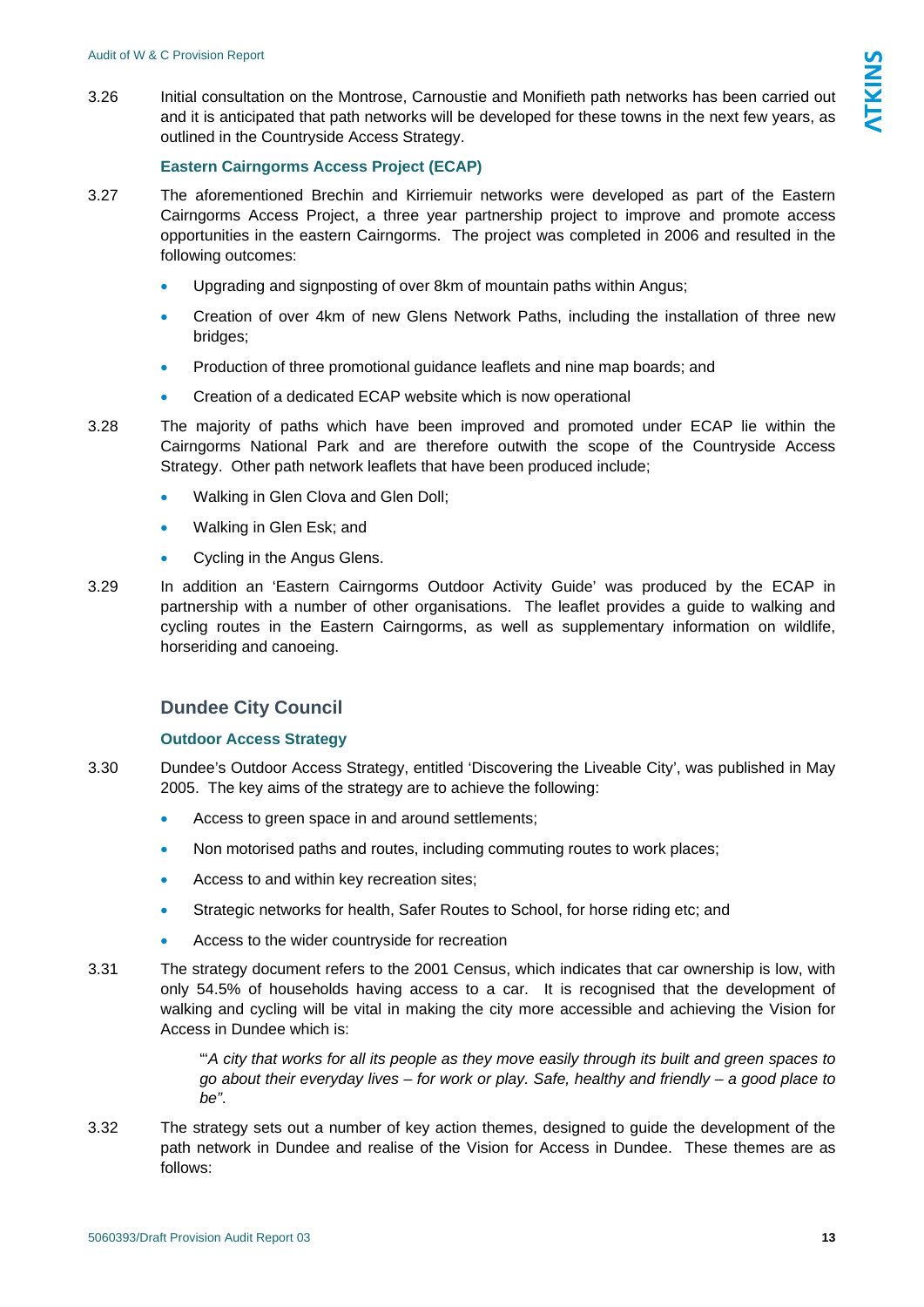- Everyday Access develop commuter routes and commuter infrastructure for both walkers and cyclists, enhancing access to places of works, schools, shops and recreational facilities;
- Safety promote Safe Routes to School and use community involvement, creative urban design and integrated transport management to maximise the personal security and road safety of pedestrians and cyclists;
- Health promote access by walking and cycling through sustainable and healthy travel planning;
- Recreation create access for all people, regardless of age or ability and involve citizens in access planning and management of access; and
- Inclusion Create a paths network that is feely available for all people regardless of age or ability and closely involve the citizens of Dundee in the access planning and management of access
- 3.33 The document defines a set of objectives for each of the four themes. These include:
	- Everyday Access Objective 2 Develop non-motorised access to local services by better integrating pedestrian and cycle facilities with land use, as well ensuring adequate promotion of the path network by developers, employers or businesses;
	- Everyday Access Objective 3 Work with employers and education providers to develop access links to the workplace and learning opportunities, through initiatives such as Safe Routes to Schools, Green Travel Plans and 'Walk in to Work';
	- Safety Objective 1 Work with schools to develop Safer Routes to Schools Project;
	- Safety Objective 3 Ensure that the path network is integrated with the road network and minimise the risks of conflicts between pedestrians, cyclists and traffic;
	- Health Objective  $3$  Integrate the development of the network with health promotional schemes;
	- Health Objective 5 Ensure that the network provides access to health facilities and services for all;
	- Health Objective  $6$  Ensure that transportations costs do not form a barrier to physical activity by ensuring that safe routes to open spaces and playing fields are identified and maintained;
	- $\bullet$  Health Objective  $8$  Ensure that the access network meets the needs of people of all ages and abilities by incorporating good design and examining the needs of the less able from the outset of any work done;
	- Recreation Objective 1 Ensure that visitor and recreation facilities are accessible by foot or cycle;
	- Recreation Objective 3 Develop access a s a visitor attraction in its own right by developing themed trails (e.g. art, heritage, ecological) and providing good signage and route information;
	- Recreation Objective  $5 -$  Extend the range of recreation opportunities which are available locally by improving links between the city and the surrounding countryside;
	- Recreation Objective  $6 -$  Better utilise the coastline and routes along it as a key component of the access network;
	- Inclusion Objective 2 Establish local access groups, in particular a local access forum, which is a requirment of the Lan Reform (Scotland) Act 2003; and
	- Inclusion Objective  $3$  Ensure that all interests are represented in the processm including different types of user (walkers, rider, cyclists) and people of all ages and levels of mobility.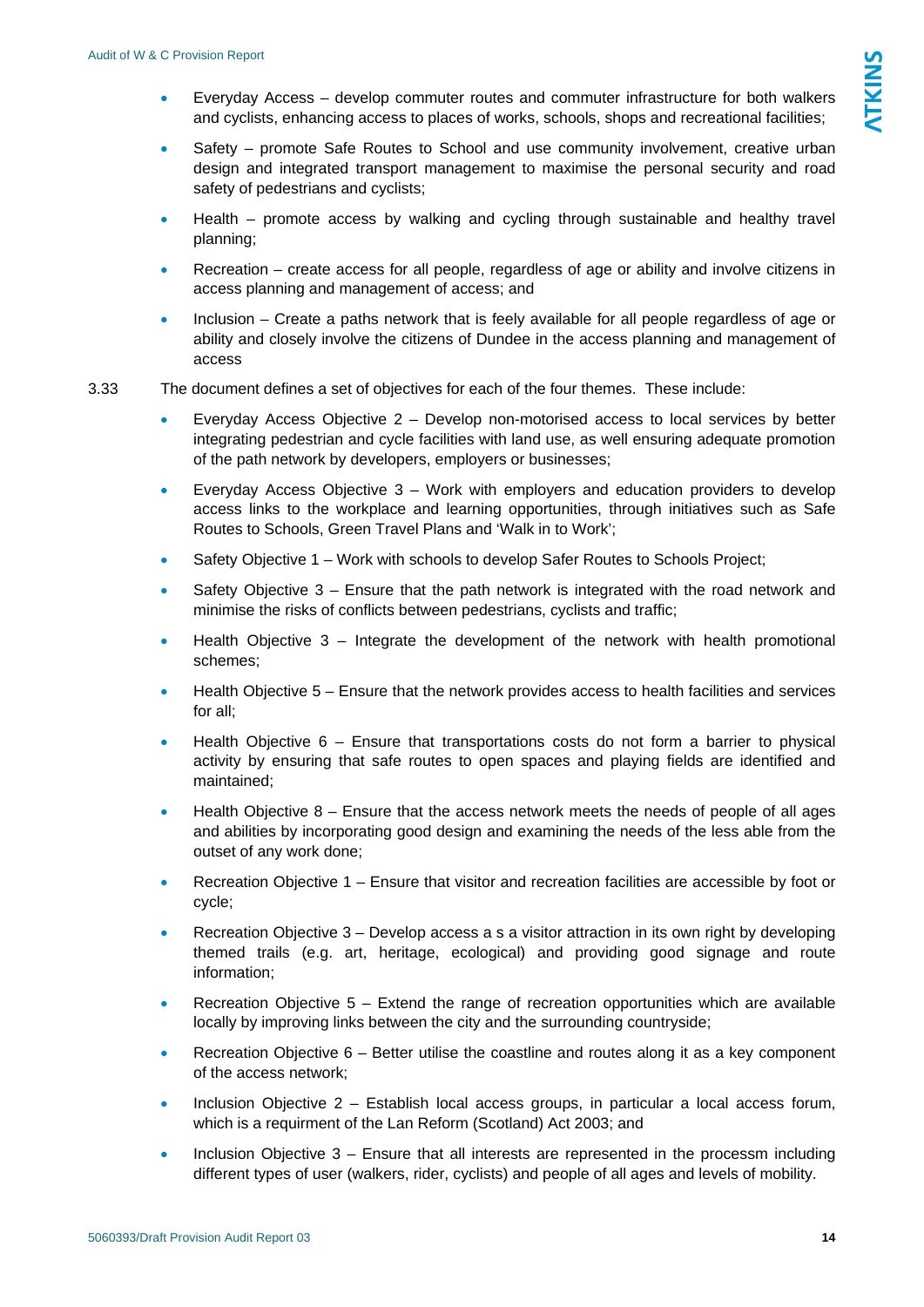- 3.34 The strategy then sets out a series of more specific projects which comprise the action plan for the period 2005-2010. These projects are split between project-based elements - which are concerned with physical aspects such as the construction of new routes - and process-based elements, which cover the promotion of access for all through 'soft' measures. The project-based elements proposed in the action plan include the following:
	- Develop city network routes including radials (commuter routes to city centre linking to the Green Circular) and links between and within parks and open spaces; and
	- Undertake ongoing improvements and maintenance to the Green Circular Route around Dundee.
- 3.35 The process-based elements of the action plan, included the following:
	- Community Paths Challenge Projects where members of the community were invited to submit idea for access projects within their area;
	- School travel plan development, including promotional measures, introduction of cycle storage and walking bus initiatives;
	- Cycling development, including development of a data collection programme, identification of cycle targets and motion of National Bike Week through events and activities; and
	- Develop a methodology for monitoring and review of both the network and the Strategy itself.
- 3.36 The strategy document then sets out an action plan for delivering these projects. Information on projects costs, project budgets and anticipated timescales for implementation is also provided.

#### **Core Paths**

- 3.37 The council have submitted a Consultative Draft of Dundee's Core Path Plan. The document states that the objectives of the Core Paths Plan are as follow:
	- Provide a basic framework of routes for leisure and everyday journeys throughout the Dundee City area
	- Provide connections between homes, workplaces, schools, services, greenspaces, communities and the wider countryside.
	- Promote the use of sustainable modes and assist in improving the health of the city's residents.
- 3.38 In developing the Draft Core Paths plan, the council consulted with a range of groups including community councils and the Dundee Local Access Forum. The information gathered has been assessed against of criteria to produce a map of potential core paths. The key criteria are as follows:
	- Fit for multi-use
	- Creates/enhances routes and wider path network
	- Allows access to cultural and natural heritage sites, parks and visitor facilities
	- Links community facilities (e.g. schools, shops, workplaces) and transport links
	- Avoids/mitigates negative environmental impact and land management issues
	- Level of public demand (from consultations)
	- Value for money
- 3.39 The core paths are classified as follows:
	- Paths that already exist that could become core paths; and
	- Aspirational paths that could become core paths in the future.
- 3.40 Following consultation of the proposed core path network contained in the Draft Core Paths Plan, the council will submit the Final Core Paths Plan. This is scheduled to occur in Spring 2008.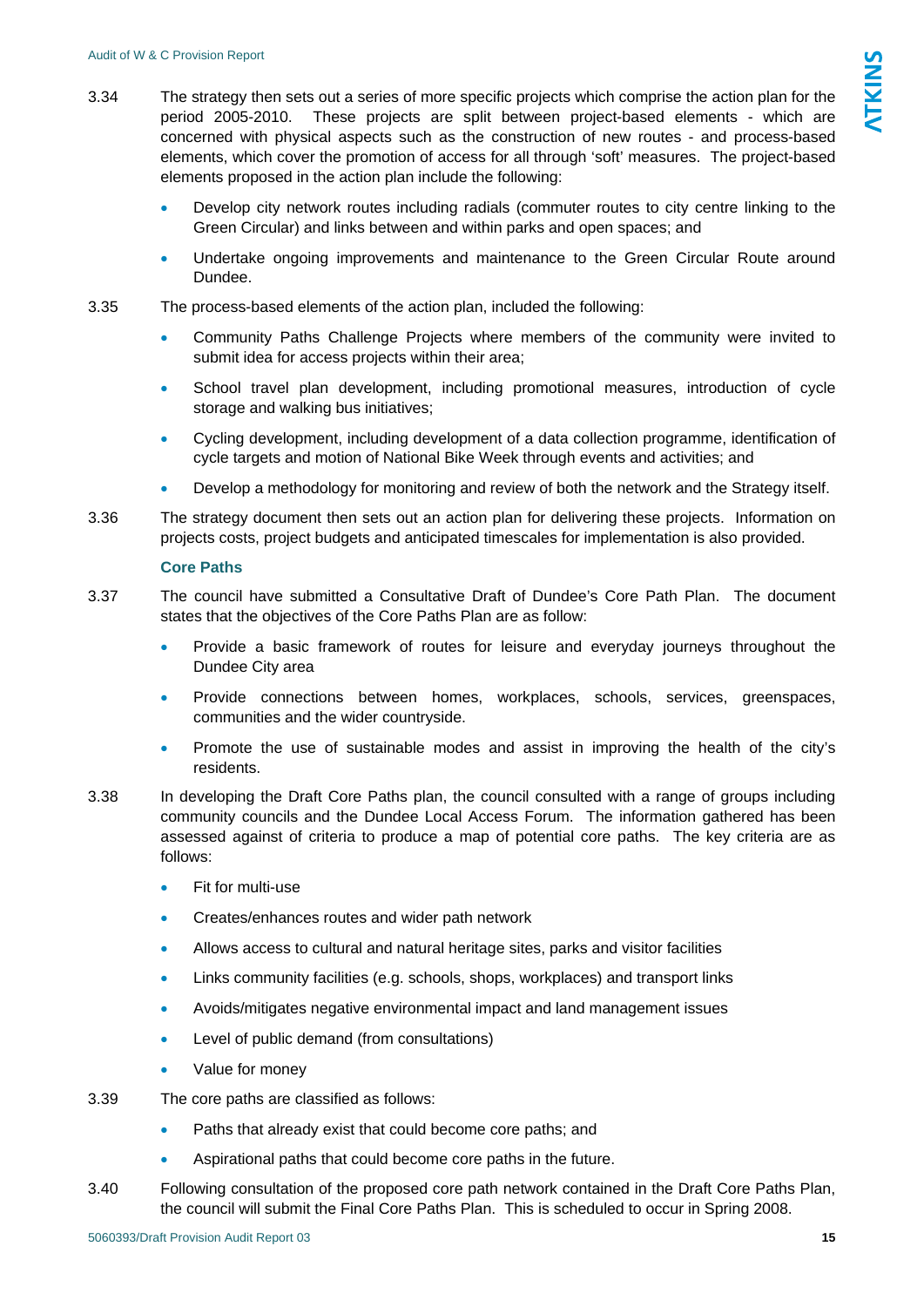# **Perth & Kinross Council**

3.41 The Perth and Kinross Countryside and Access Strategy is not a recent document, and is to be reviewed by Perth and Kinross Council's access forum. Recent information exists on the council's website regarding the development of the Core Path network.

## **Core Paths**

- 3.42 The development of the core path network has consultation between the council's access officers and local communities. Various core paths planning leaflets have been submitted by the council to provide progress updates on the development of the core path network.
- 3.43 The selection of the core paths was guided by a set of criteria proposed by the Perth & Kinross Outdoor Access Forum. The criteria are as follows:
	- Has the path been identified through local core paths planning consultation, is it a ROW, or is it known to be well used?
	- Is it an existing promoted and/or maintained path?
	- Is it a route encouraging non vehicular travel?
	- Is the path fit for purpose by pedestrians, cyclists, horse riders, wheelchair users, or for access to/on water?
	- Can responsible access be taken on this route? Are there constraints to consider land management, privacy/security, wildlife/conservation, archaeology or public safety?
	- Does the route have a purpose?  $-$  Is it a strategic route/important link route/access route/historic route/route to a place of interest/locally important?
- 3.44 The council are currently consulting with the local community in the development of the finalised core path network.

## **Stirling Council**

### **Countryside Access & Recreation Strategy**

- 3.45 In 1999, the Stirling Area Access Forum (SAAF) produced a Countryside Access and Recreation Strategy (CARS) for Stirling. The strategy document sets out the policies "*that seek to guide the development, management and promotion of countryside access opportunities within the council area*".
- 3.46 The document sets out a vision for outdoor access which is:

"*To improve access and recreation opportunities for all to the countryside of Stirling district, whilst promoting responsible use, supporting rural economies and respecting current land management*".

- 3.47 The document sets out a number of policies aimed at achieving this vision, which include:
	- Policy 1 Design facilities to be as accessible as possible;
	- Policy 3 Adopt standards for path construction that will result in well designed paths, appropriate to their location and to promote the use of the standards by all providers;
	- Policy 4 -Develop a Community Paths Project to create, improve and maintain path networks;
	- Policy 5 Improve connections between existing urban green spaces and different communities in more urban areas;
	- Policy 11 Ensure adequate links between existing tourist facilities, including path networks, car parks and country parks;
	- Policy 21 Adopt a suitable system for maintaining facilities to an acceptable standard;
	- Policy 25 Ensure that all recreational sites are adequately and appropriately signposted;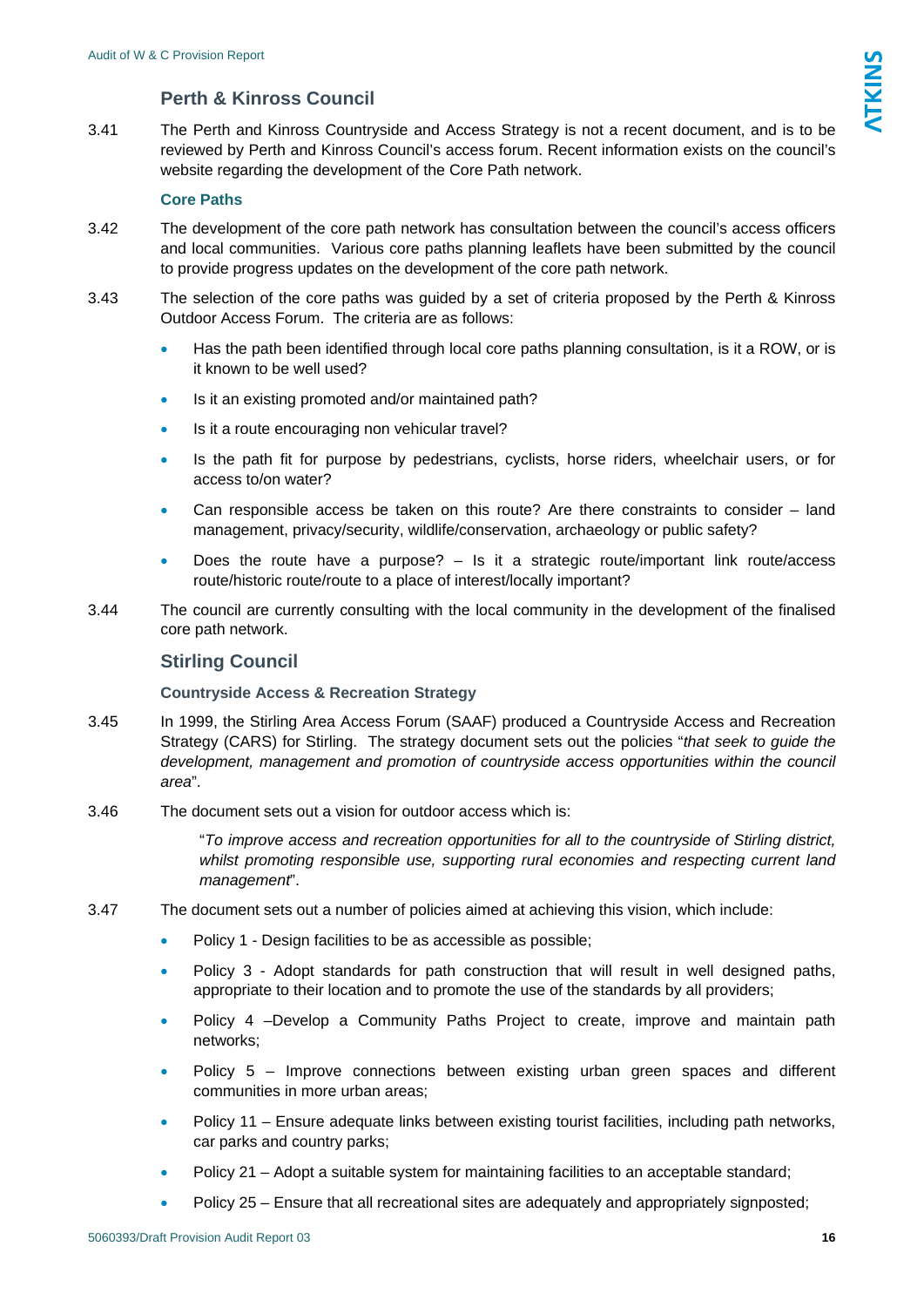- Policy 26 Work with local communities to improve the quality and availability of all types of information on countryside access;
- Policy 28 Improve links between public transport and access opportunities of existing and planned path networks;
- Policy 29 Work with partners to promote walking and cycling as effective ways of increasing or maintaining moderate physical activity and maintaining health.

#### **Countryside Access & Recreation Strategy Review (1997-2003)**

- 3.48 In 2004, the SAAF submitted a review of CARS, following the implementation of the Land Reform (Scotland) Act 2003. The report details the progress has been made in relation to the policies set out in the CARS document.
- 3.49 Significant progress was made in the development of the Community Paths Project and it is noted that the results from the consultations will feed into the development of the draft Core Path Plan.
- 3.50 The report concludes that the vision and key principles set out in the original CARS document are still relevant in the current legislative environment.

#### **Core Path Plan Development**

3.51 There has been an extensive consultation exercise undertaken in the development of the Core Paths Plan. An occasional newsletter is produced to update consultees of progress and to notify them of any upcoming consultation meetings. It is anticipated that a Draft Plan will be submitted in February and a Finalised Core Paths Plan in late March.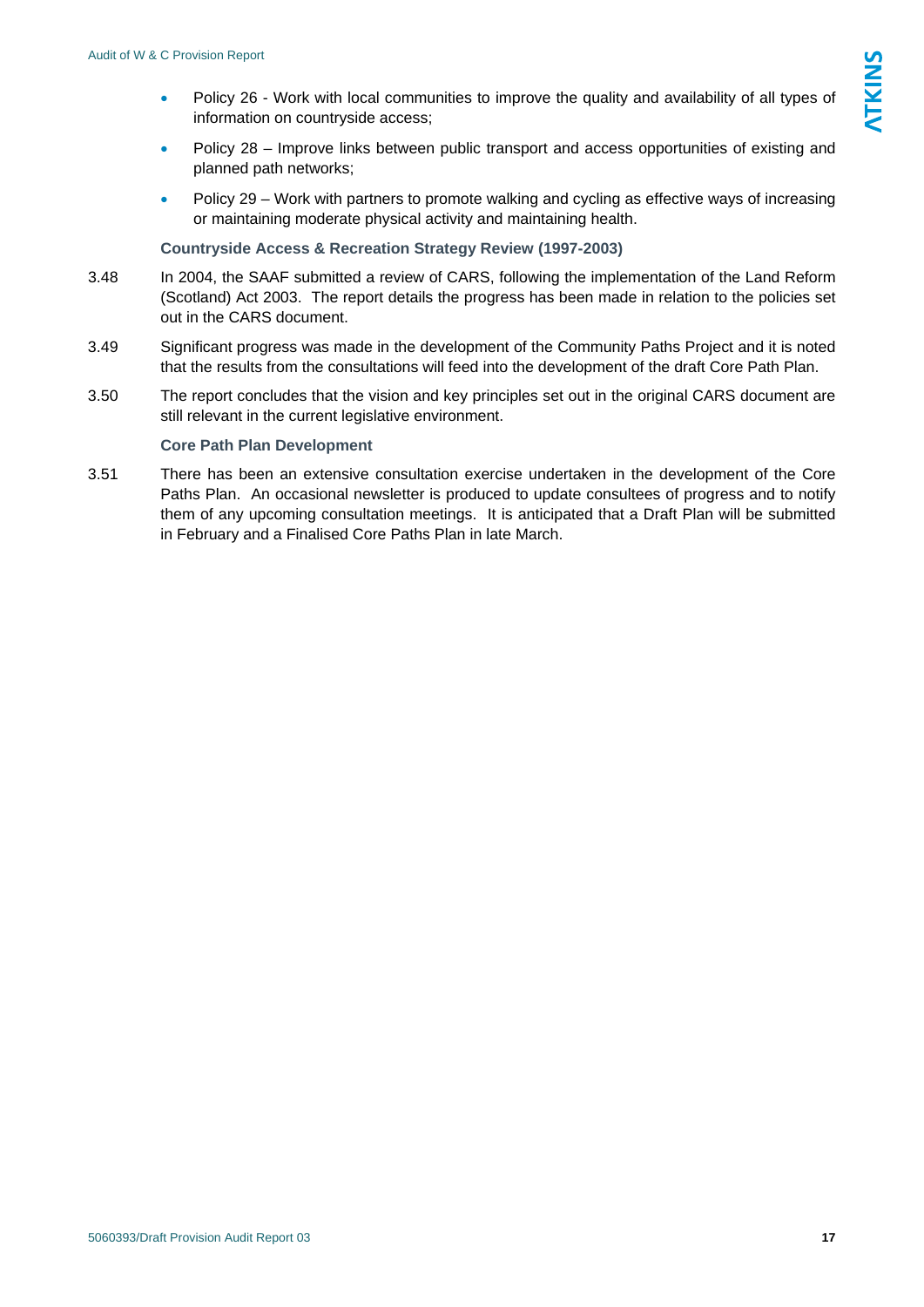# <span id="page-17-0"></span>4. Stakeholder Consultation

- 4.1 Stakeholder meetings were undertaken with officers from each of the four TACTRAN member authorities. The purpose of these meetings was to as follows:
	- Obtain any information, publicity and promotion available for walking and cycling that was unable to be found during the desk-based review;
	- Ascertain the availability and format of GIS based mapping of the major walking and cycling routes in the area;
	- Establish the provision of "soft" measures with regards to walking and cycling, such as Safer Routes to Schools, Green Transport Plans and cycle training; and
	- Discuss the council's aspirations for cycling and walking.
- 4.2 The meetings were attended a range of stakeholders, including access officers, cycling officers, countryside officers, traffic engineers and road safety officers. The outcomes of the various meetings are summarised below.

# Dundee Council

4.3 A meeting was held with the Access Officer and Cycling Officer of Dundee Council on 29<sup>th</sup> January 2008. The key points raised at the meeting are described below.

## **Cycle Facilities/ Information Provision**

- The main dedicated cycle route in the city is the Green Circular which traverses the periphery of the city, passing Broughty Ferry to the east, Caird Park to the north, Camperdown Country Park to the west and the Firth of Tay to the south. The route was observed to have good signage during the site visit.
- There are a small number of radial routes (Greenways), including a shared use route which provides connections between Green Circular and Lochee, and an on road route connecting Victoria Park and the University of Dundee.
- A leaflet is provided which contains maps of the Green Circular & Greenways. The maps also show cycle storage facilities, cycle parking and cycle shops.
- National Cycle Network (NCN) Route 77 originates in Dundee City centre and follows a westerly route along the southern edge of the city on the banks of the River Tay. Furthermore, the NCN Route 1 crosses the Tay Bridge and follows an eastward path from the city centre to Broughty Ferry and beyond. Sustrans provide maps of these routes.
- Approximately 40 cycle lockers are provided at Ninewells Hospital with a charge of £5 a month for hire of the locker. There is also covered cycle storage but this provided on an honesty basis.
- Approximately 100 people have signed up to the council's cycle to work scheme, including a number of cycle shops in the city.
- Cycle storage facilities were noted at the bus and rail stations as well as at Broughty Ferry.
- There is an interactive 'Journey Planner' display at the bus and rail stations and it is anticipated that this will be upgraded to include journeys on foot and cycle.
- No accommodation is provided on buses for cycles due to health and safety issues.

## **GIS based data**

It was noted that the Council are developing their Core Paths network. These routes are segregated into candidate (complete or likely to be implemented in 2 years) and aspirational (unlikely to be implemented in 2 years).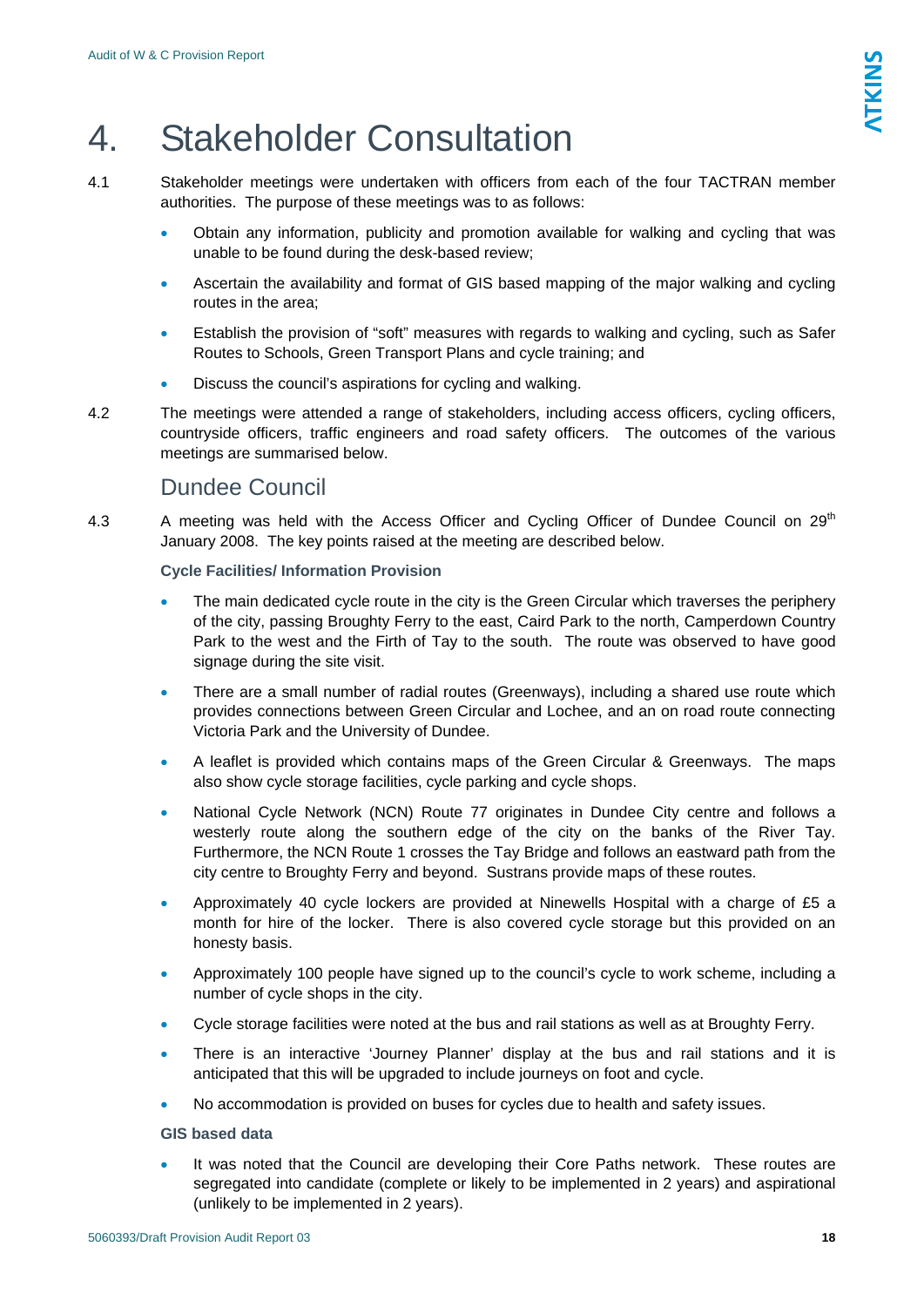<span id="page-18-0"></span>The Council stated that they were able to provide mapping of the Core Path network (candidate and aspirational core paths) as well the Greenways and Green Circular routes. This was received by Atkins on 02/02/08.

#### **Soft Measures**

- School Travel Plans packs have been provided to all schools. Some schools have made good progress implementing the travel plans such as Craigie High which has installed bike lockers and plans to install a pedestrian crossing on Arbroath Road providing a direct connection with residential areas to the north.
- Sustrans have also provided funding to install bike lockers at all primary schools and provide cycle training. There is also currently a bid in place to obtain funding to provide cycling lockers at all secondary schools.
- The funding for the Travel Plan Officer has been exhausted so it is now the responsibility of the individual schools to progress their Safer Routes to Schools initiatives. The success of these initiatives has been mixed and is often dependent on site specific characteristics such as the socio-economics status of the local populace.
- There is a Travel Plan being developed for the Council and is being reviewed by a committee. All planning applications are reviewed by the Council's Access Officer.
- The council have signed up for National Bike Week.

#### **Aspirations**

- Encourage major employers to implement green travel plans.
- Create more radial routes connecting the Green Circular route with the city centre. There are likely to be significant obstacles obtaining funding for these routes.
- Develop the journey planner software to incorporate journeys by walk or cycle.

# Perth & Kinross Council

4.4 A meeting was held with an Access, Countryside, Cycling and Road Safety Officers from Perth & Kinross council on 31<sup>st</sup> January 2008. The key points raised at the meeting are described below.

#### **Cycle Facilities/ Information Provision**

- National Cycle Network (NCN) Route 77 follows the western bankof the river Tay through Perth and follows a northerly path through Bankfoot and Dunkeld before terminating in Pitlochry. NCN Route 7 passes the towns of Blair Atholl, Killiecrankie, Pitlochry and Aberfeldy. NCN Route 1 passes Loch Leven and Kinross . Maps of these route are available through Sustrans.
- In 2000 a Perth Cycle Commuter Routes Study was commissioned which recommended that a network of cycle routes be developed to encourage people to cycle to work. As well as facilitating cycling to work the six identified routes are also suitable for other journeys including cycling to school, for shopping and for leisure journeys.
- There are also maps available showing cycle routes in Strathearn, East Perthshire and Highland Perthshire. These maps were all produced for commercial sale. There are also a number of leaflets available on the Visit Scotland website showing cycle routes in Aberfeldy, Auchterarder, Blairgowrie, Crieff, Dunkeld, Kinross, Perth and Pitlochry.
- Cycle storage lockers were observed at Perth rail station during the site visit.
- A number of on-road cycle lanes and forward stop lines were noted in Perth town centre during the time of site visit.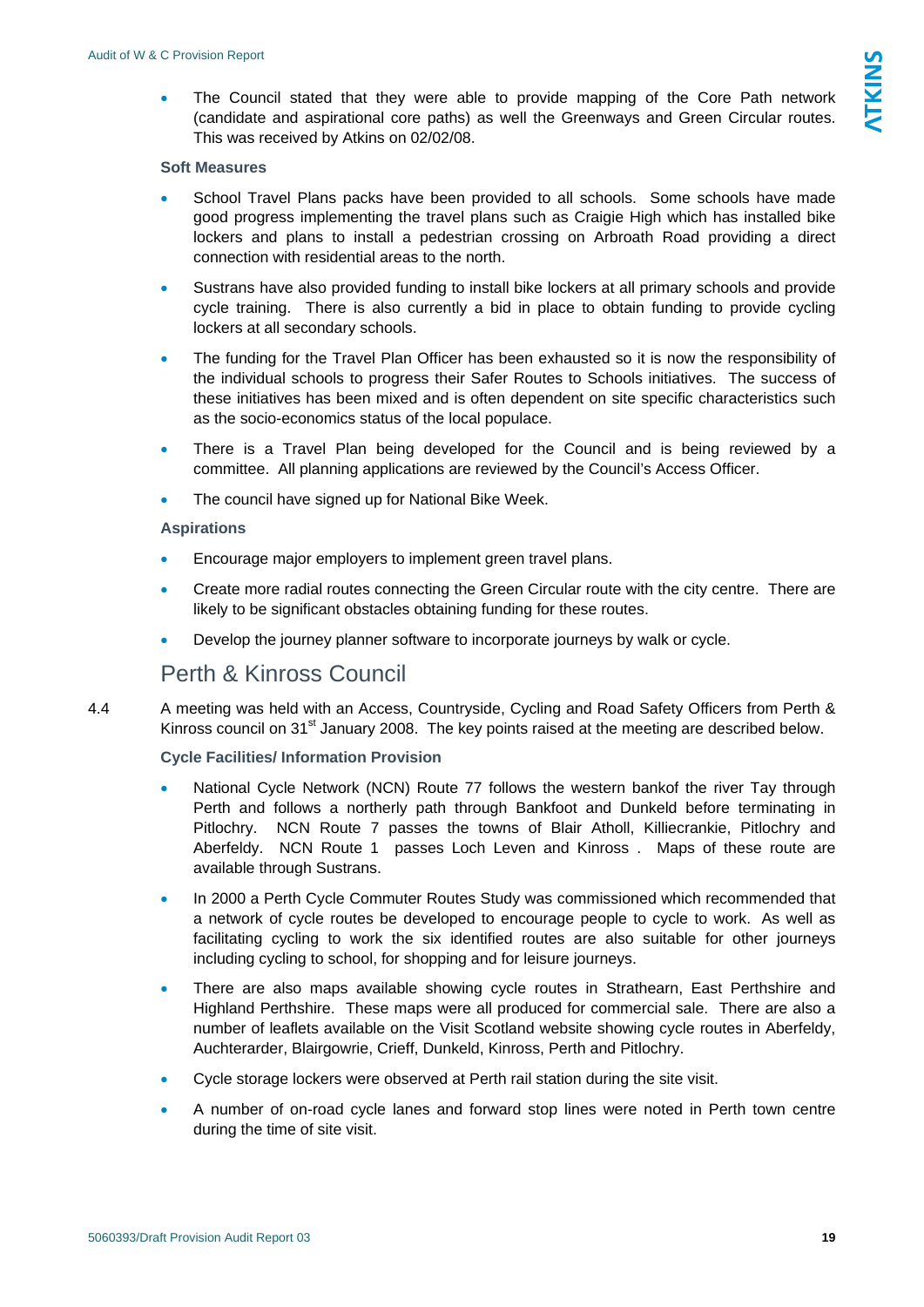#### **GIS based data**

- It was noted that the Council are developing their Draft Core Paths Plan. These routes are segregated into candidate (complete or likely to be implemented in 2 years) and aspirational (unlikely to be implemented in 2 years). The data has not yet been received by Atkins.
- Mapping of cycle routes was unavailable as this has been produced for commercial purposes.

#### **Soft Measures**

- Cycle training is provided through appointed primary school cycle training co-ordinators in collaboration with the police. A program has been developed for cycle leaders to help out on rides and teachers have been trained in primary schools and secondary schools.
- It is estimated that approximately two in three schools are working towards School Travel Plans. There is a travel plan officer who works part-time and it is anticipated that the post will be extended.
- The council have signed up to National Bike Week and encourage 'pedal and picnic' events.
- The existing School Travel Plan officer within Perth and Kinross Council will become full time.
- There has been an effort on the part of Visit Scotland and Perth and Kinross Countryside Trust to promote the use of public transport by walkers through 'Take the Bus for a Walk' initiatives. There are now eight walks listed which link with public transport;

#### **Aspirations**

- Increase the integration between walking and cycling and public transport. This can be encouraged through increased information on buses/ trains on walking and cycling routes, providing cycle accommodation on buses and marketing at bike events.
- Improve road/ rail and cycle path integration with improved signage and linkages.
- Improve the level of cooperation between the core path planning bodies and organisations such as Transport Scotland and Network Rail to establish the availability of existing infrastructure suitable for core path development.
- Introduce standard procedures on development control through adoption of guidance such as 'Cycling by Design'.
- There are also a number of aspirational routes including the Connect 2 bridge route, Perth to St Fillans, Round the Tay and a route connecting Dunkeld and Montrose.
- To develop Perth and Kinross as an entry level walking and cycling destination.
- Perth and Kinross Council to promote a 'Cycle to Work' scheme.
- The provision of rolling stock on trains and buses which facilitate cycle carriage.

#### **Other Projects**

- 4.5 The 'Big Tree Country Heritage and Access Project' is a £1.8m initiative which aims to improve access and interpretation at twenty sites across six communities in Perth and Kinross, and to enable more people to participate in outdoor activities.
- 4.6 Other walking and cycling events which aim to promote walking and cycling are the Blairgowrie Walking Festival, Drovers Tryst and Cycling Summer events. The latter initiative aims to encourage less confident cyclists to cycle more.
- 4.7 Perth and Kinross Council currently provides support for the staging of Etape Caledonia, a closed road cycling event.
- 4.8 Other providers of walking and cycling infrastructure and events within the Perth and Kinross council area include The Perth and Kinross Countryside Trust, Perth and Kinross Leisure,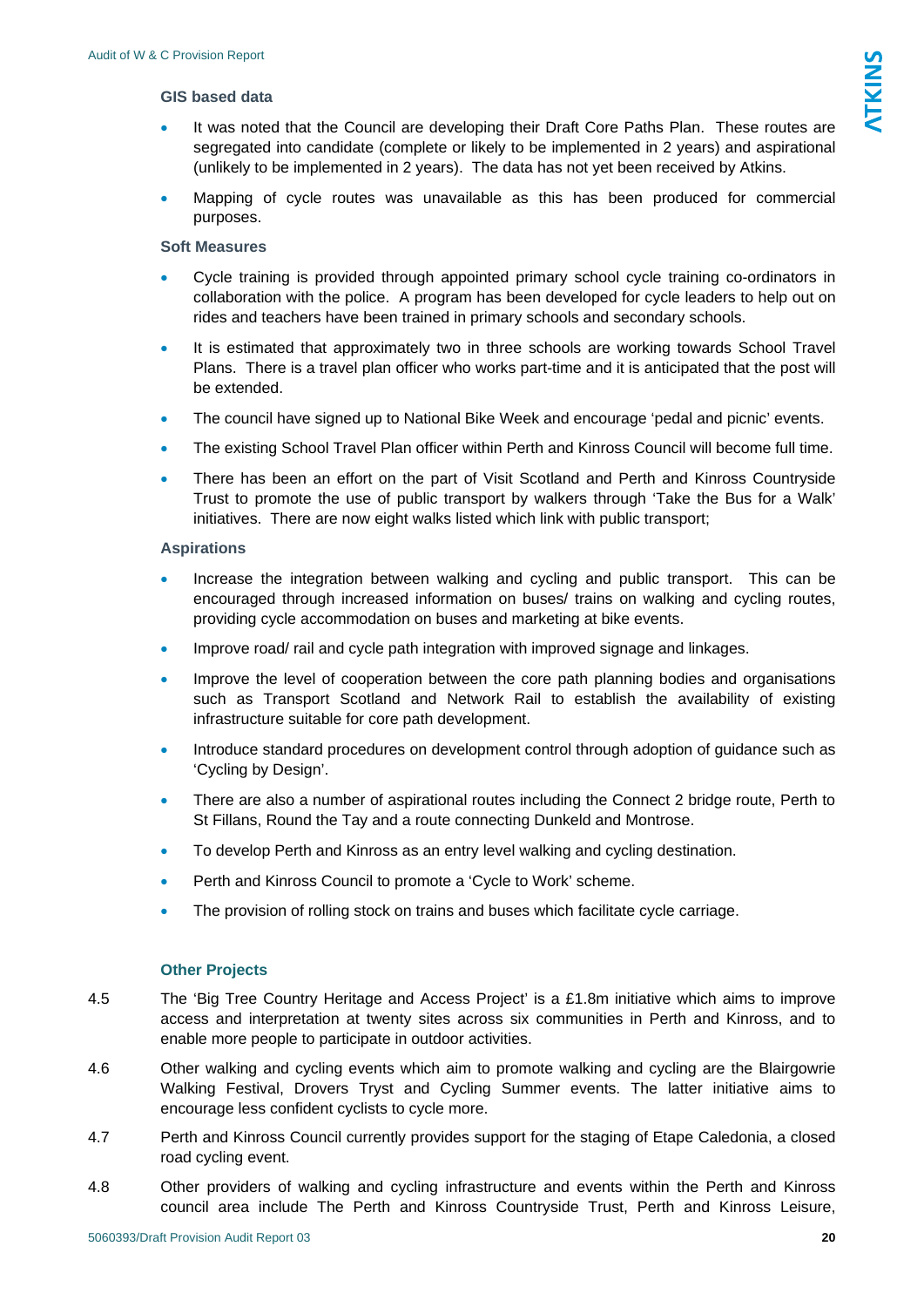# Angus Council

<span id="page-20-0"></span>4.9 A meeting was held with an representatives from from Access, Countryside, Cycling, Travel Plan and Road Safety sections from Angus council on 5<sup>th</sup> February 2008. The key points raised at the meeting are described below.

**Cycle Facilities/ Information Provision** 

- National Cycle Network (NCN) Route 1 traverses the coastal part of the council area and connects the towns of Monifieth, Carnoustie, Arbroath and Montrose. A map of this route is available through Sustrans.
- There has been a significant amount of cycling infrastructure put in place on the coastal route in support of the National Cycle Network and the North Sea Route.
- The A92 off road walking/ cycling route between Dundee and Arbroath has been completed.
- A survey of cycle use was conducted in 2001 and the results of the survey were provided to Atkins.
- The Core Paths Plan is at the Consultative Draft stage and it was not anticipated that the network would be finalised until March 2008. Mapping of the draft candidate core paths was provided to Atkins.
- Leaflets have been produced showing the path network in the towns of Arbroath, Brechin, Forfar and Kirrimeuir. The Kirriemuir path network was observed to be well maintained and well signed during the time of the site visit. The core paths are integrated with the Safer Routes to school initiatives to encourage integration.
- The Eastern Cairngorms Access Project (ECAP) has also assisted in the production of maps and leaflets showing walking and cycling routes in the Eastern Cairngorms, although the organisation itself no longer exists.
- There is no cycle accommodation on bus services however there is cycle storage at most of the rail stations.

#### **GIS based data**

It was noted that the Council are developing their Draft Core Paths Plan. These routes are segregated into candidate (complete or likely to be implemented in 2 years) and aspirational (unlikely to be implemented in 2 years).

### **Soft Measures**

- Cycle training is provided through appointed primary school cycle training co-ordinators in collaboration with the police. A program has been developed for cycle leaders to help out on rides and teachers have been trained in primary schools and secondary schools.
- It is estimated that travel plans have been implemented at 23 schools (approximately 40 percent of total) and are in the process of being implemented at 14 schools (approximately 20 percent of total). There is a travel plan officer who works full time and it is anticipated that the post will be extended.
- Approximately 11 schools promote either "Walking Days" or "Walking Bus" type initiatives.
- The council have recognised National Bike Week through 'Pedalling Picnic' events.
- The Bike Week has been supported by a programme a of cycle training for primary 7 pupils. Cycle training has been led by active cycling officers, parents and community wardens.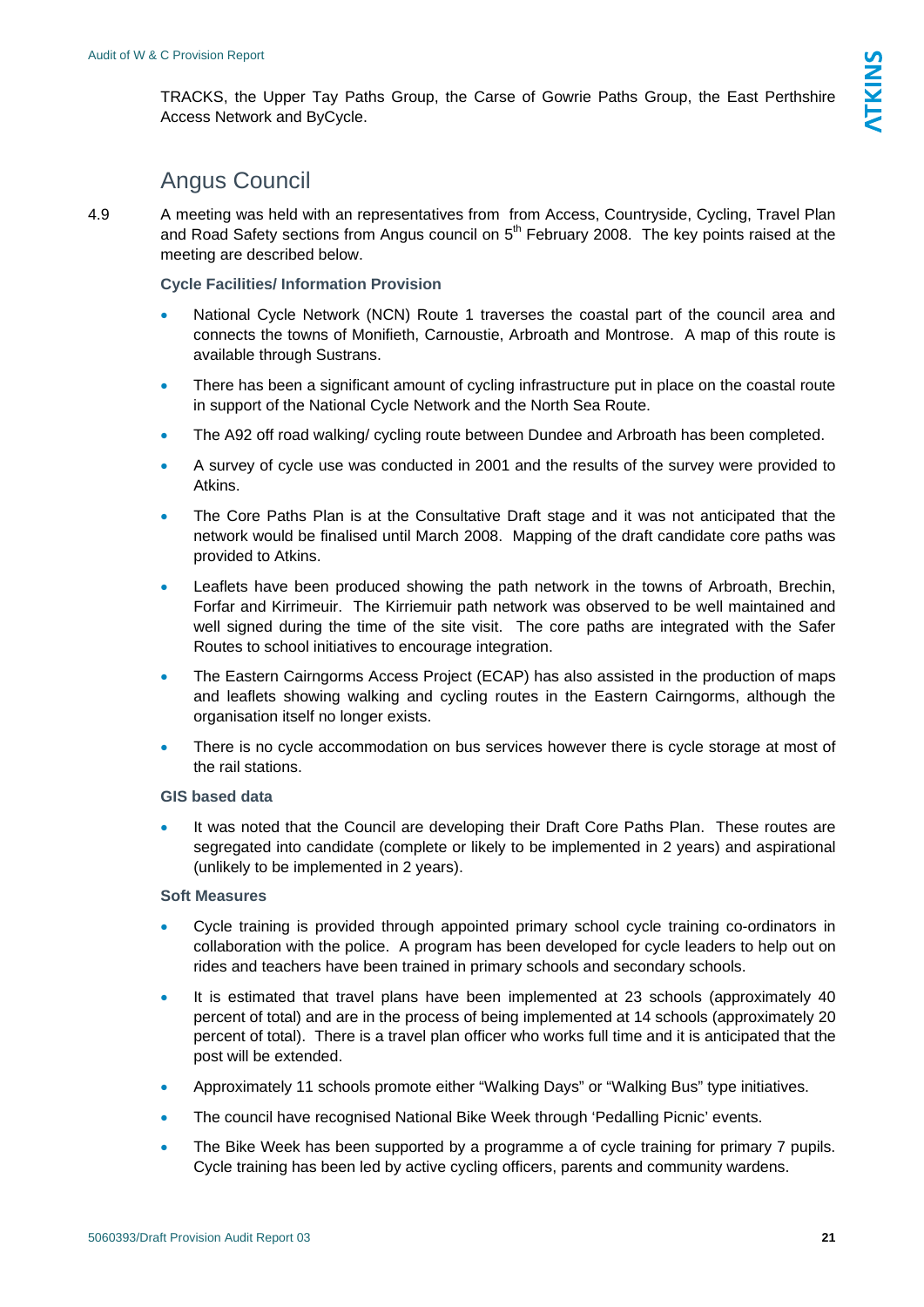- <span id="page-21-0"></span>• There is an intention to introduce the Bike to Work Salary sactrafice scheme within Angus Council in the 2008/9 financial year.
- Transport Assessments and Travel Plans are submitted as part of planning applications for major new developments.

#### **Aspirations**

- Develop the three remaining path networks for Monifieth, Carnoustie and Montrose.
- There is a priority to develop an off-road coastal route between Dundee and Arborath. The Monifieth to Carnoustie section of this route has been completed. However, there are aspirations to extend the route from Carnoustie to East Haven and then onto Arbroath, via a traffic-free path.
- There are longer term aspirations to extend the coastal walking path as far as Montrose.
- There is also a desire to market the existing walking and cycling infrastructure to tourists.
- Significant potential is also noted in encouraging commuting trips by cycle between towns such as Carnoustie, Monifieth and Dundee.

## Stirling Council

4.10 A meeting was held with an Access/ Cycling, Countryside and Travel Plan Officers from Stirling council on  $7<sup>th</sup>$  February 2008. The key points raised at the meeting are described below.

#### **Cycle Facilities/ Information Provision**

- National Cycle Network (NCN) Route 7 runs from connects Croftamie (south of Drymen) and Killin and goes through Callendar. The NCN Route 76 (Round the Forth) is a circular route that traverses the town of Stirling and forms connections with towns and villages to the north and south of the estuary as far as Dunfermline and Edinburgh. Maps of these routes are available through Sustrans.
- There are cycle storage facilities at Stirling, Bridge of Allan and Dunblane rail stations and there council are currently installing lockers at the Springkerse Park & Ride (P&R) site and Stirling bus station.
- The Forthside mixed-use development, consisting of residential, retail and leisure land uses, has one route dedicated to public transport, walkers and cyclists.
- Leaflets are available showing community path networks in various parts of the council area. However, there is a limited amount of mapping showing local cycle routes or the core path network.
- Many of the routes in Stirling follow a radial arrangement. There are excellent walking and cycling links between Stirling University and the town centre.
- Cycle counters are present on the Round the Forth route and 5 new counters have recently been installed.

#### **GIS based data**

- The council are still in the process of developing the finalised core paths network and this information will not be available until March.
- Information on local cycle routes (other than the NCN) is limited.

#### **Soft Measures**

- Cycle training is provided through appointed primary school cycle training co-ordinators in collaboration with the police but uptake has been variable and is often related to the socioeconomic status of the area.
- It is estimated that approximately 16 School Travel Plans have been implemented since 2004. However, success of the various schemes has been variable and there has been a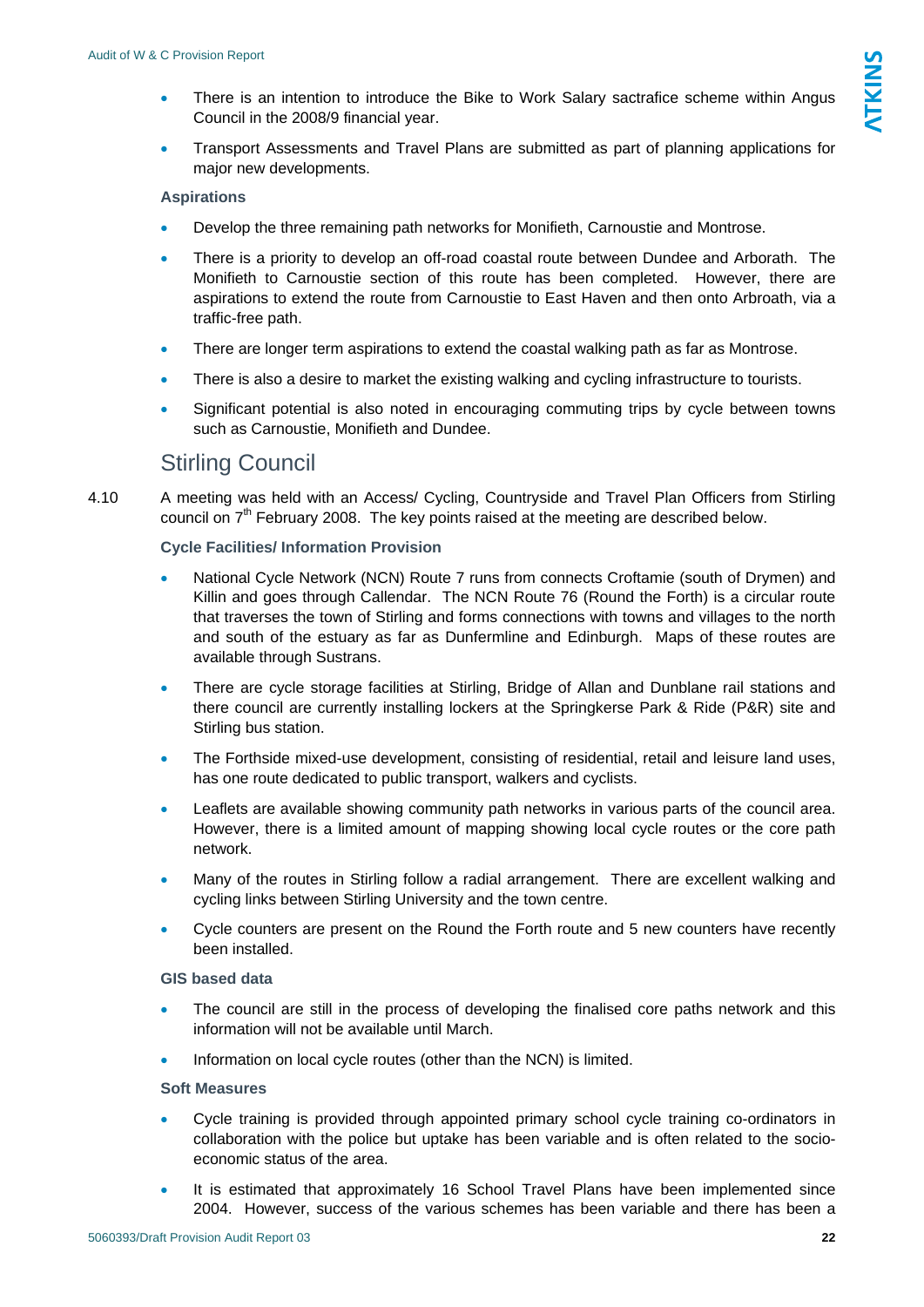lack of political on the part of school travel plan co-ordinators to implement many of the proposed measures.

- Stirling University is currently implementing a Travel Plan, including a scheme to sell recycled bikes to encourage greater usage.
- It is understood the Bike to Work scheme has not been implemented.
- Transport Assessments and Travel Plans are submitted as part of planning applications for major new developments.

#### **Aspirations**

- Obtain funding for a dedicated cycling officer to promote cycling and progress cycle schemes in the area.
- Obtain funding for a dedicated travel plan officer to properly monitor and implement travel plans and Safer Routes to Schools initiatives.
- It is considered there is a general lack of cycle hire facilities in the council area and more should be provided to encourage greater cycle use.
- Provide bridge over Stirling to Kincardine railway at Manor Powis which will provide a key link between Fife and Stirling.
- Develop a cycle route between Doune and Callander.
- Create a bridge link between Alloa and the south bank of the Forth.
- Obtain funding for a cycle route between Cowie and Fallin.
- Create a link between Lochearnhead and St Fillans.
- Market cycling as a viable alternative to the private car for commuting trips, highlighting the existing levels of congestion on the A91, A907 and Stirling town centre during the morning and evening peaks.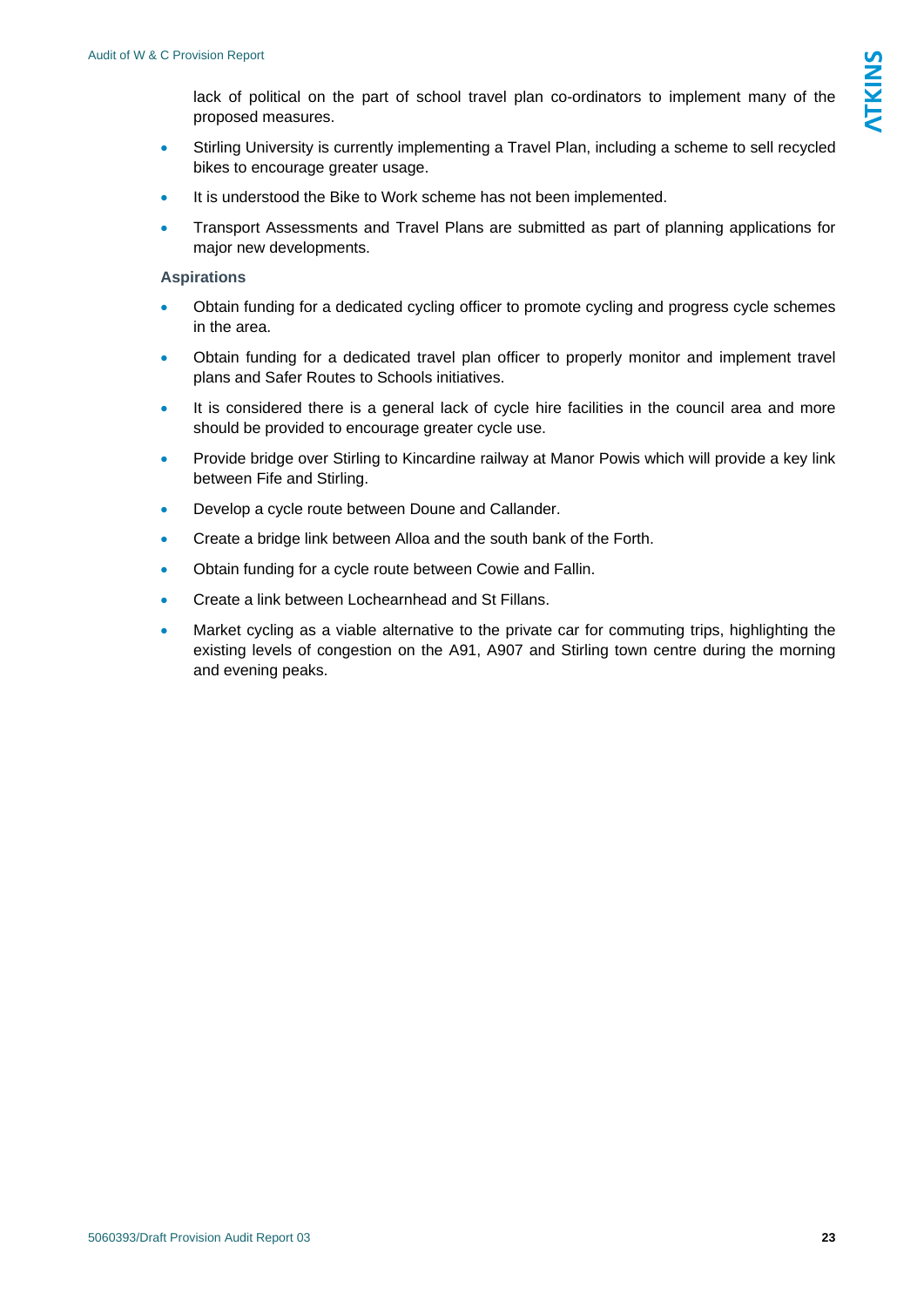# <span id="page-23-0"></span>Appendix A

5060393/Draft Provision Audit Report 03 **24**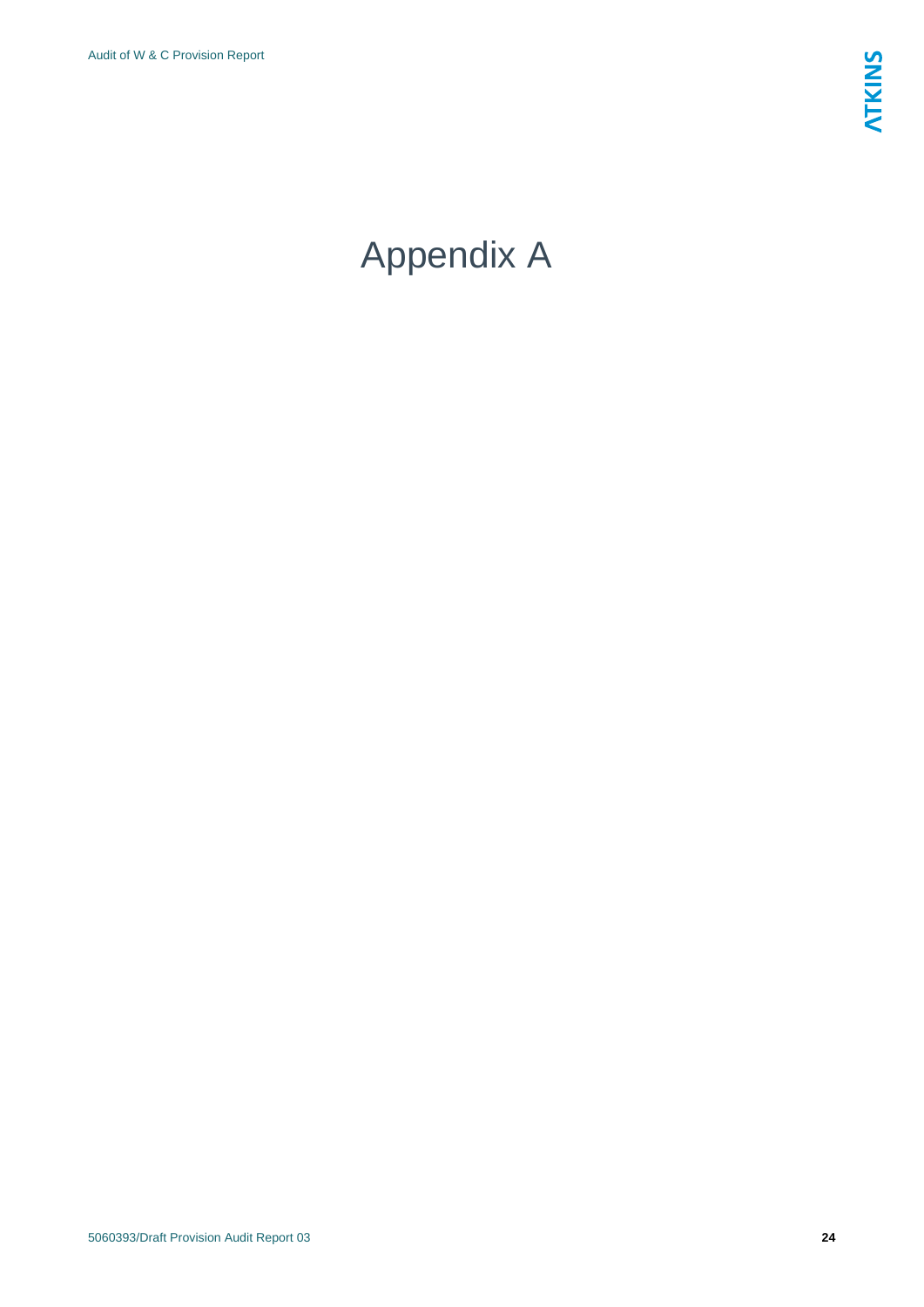# <span id="page-24-0"></span>A.1 Register of Available Information

A.1.1 The following is a list of information (leaflets, maps etc) obtained during the web-based search, visits to the local area (tourist information centres, bus stations, rail stations etc) and meetings with the member councils.

### **Angus Council**

- Easter Cairngorms Outdoor Activity Guide (ECAP) Tourist booklet showing various walking and cycling routes in the eastern cairngorms, along with other information on wildlife and other outdoor pursuits.
- Arbroath Path Network (Angus Council) Leaflet containing a map showing the path network in Arbroath, along with a description of various routes.
- Brechin Path Network (Angus Council) Leaflet containing a map showing the path network in Brechin, along with a description of various routes.
- Forfar Path Network (Angus Council) Leaflet containing a map showing the path network in Forfar, along with a description of various routes.
- Kirriemuir Path Network (Angus Council) Leaflet containing a map showing the path network in Kirriemuir, along with a description of various routes.
- Walking in Clen Clova and Glen Doll (Visit Cairngorms) Leaflet showing suggested walking routes with textual descriptions and routes shown on map
- Walking in Glen Esk (Visit Cairngorms) Leaflet showing suggested walking routes with textual descriptions and routes shown on map
- Cycling in the Angus Glens (Visit Cairngorms) Leaflet showing suggested cycle routes in the Eastern Cairngorms with textual descriptions and routes shown on map
- Days out by Bus and Train in Angus (Angus Council, 2007) Tourist booklet with information on how to get to towns and villages around Angus, with supplementary information on local walks.
- Public Transport Map & Guide (Angus Council, 2007) Booklet containing a map showing public transport services in the area as well as supplementary information on bus operators, rail services, tourist information centres and places of interest.
- Glen Trek: Angus Glens (Glen Trek) Promotional leaflet advertising treks in the Angus Glens, including a baggage and bike transport service for walkers and cyclists. Contact details provided for enquiries and bookings.

## **Dundee City Council**

- Dundee Greenways & Green Circular (Dundee City Council) Contains large map showing walking and cycling routes around the city of Dundee, as well as information on cycle parking, cycle shops and cycle storage facilities. Supplementary information on local attraction and the NCN routes.
- North Sea Cycle Route (North Sea Cycle) Contains large map showing the North Sea Cycle route with supplementary information on the visitor attractions in the various countries it passes.

### **Perth & Kinross Council**

• The Salmon Run: Dundee to Pitlochry Cycle Route Map (Sustrans) – Contains map showing the NCN Route 77, with supplementary information on local attraction and more local cycle routes.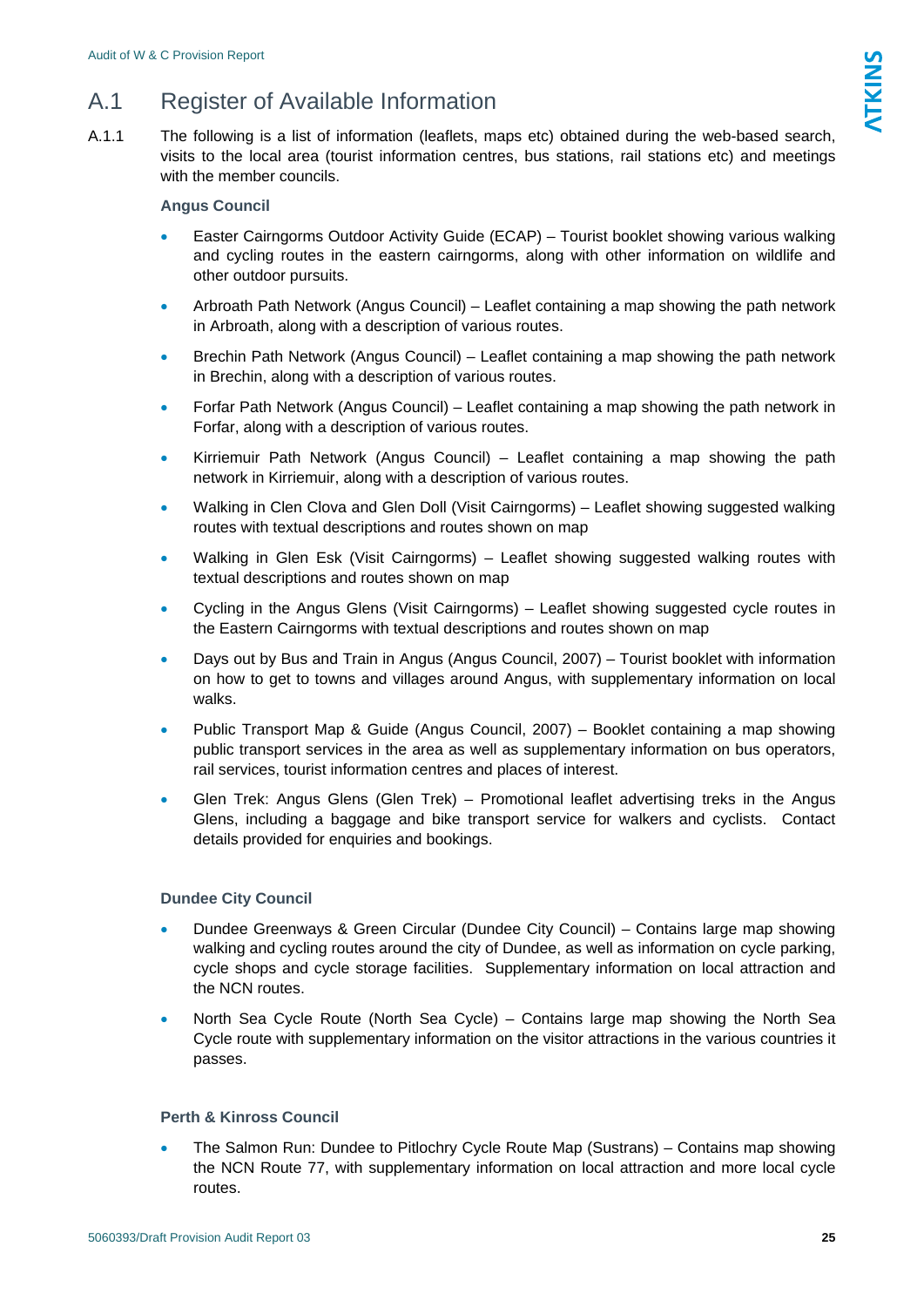- Cycling & Mountain Biking (VisitPerthshire and Perth & Kinross Council) Various leaflets containing descriptions of cycling routes around various localities in Perthshire and supplementary information on cycle hire facilities and accommodation. The areas covered are as follows:
	- Around Perth
	- Blairgowrie and the Glens;
	- Crieff and Strathearn;
	- Dunkeld and Birnam;
	- Kinross and Loch Leven;
	- Pitlochry and Highland Perthshire;
	- Aberfeldy and Loch Tay; and
	- Auchterarder and the Ochils.
- Cycling Map: East Perthshire (Harvey Maps in conjunction with ByCycle) Map showing on road and off road cycle routes in the area.
- Cycling Map: Strathearn (Harvey Maps in conjunction with ByCycle) Map showing on road and off road cycle routes in the area.
- Cycling Map: Strathearn (Harvey Maps in conjunction with ByCycle) Map showing on road and off road cycle routes in the area.
- Cycling in Highland Perthshire: On and off-road routes for all (ByCycle in conjunction with P&K Countryside Trust, Forestry Commission, Perthshire Tourist Board, EC) – Map showing cycle routes in the area along with route descriptions and supplementary information on tourist information centres and useful contacts and addresses.
- Various Public Transport maps and leaflets including days out by bus/train
- Various other maps and leaflets including the Cateran Trail, promoting this long distance footpath in Perthshire.

#### **Stirling Council**

- Round the Forth Route (Sustrans) Route map and guide to the NCN Cycle Route 76 between Edinburgh and Stirling, along with supplementary information on local attractions, tourist information centres and cycle hire centres.
- Community Paths (Stirling Council) Various leaflets, each containing a map showing community paths in the area along with route descriptions, as well as supplementary information on public transport operators and promotional material on the health benefits of walking. The areas covered are as follows:
	- Bridge of Allan;
	- Stirling, Bannockburn and Cambusbarron;
	- Dunblane;
	- Doune & Deanston:
	- Plean, Cowie and Fallin
- Woodland Walks: Stirling Council Woodland Access Guide & Gazetteer (Stirling Council) Contains a map showing the locations of various woodland walks and supporting information on the various locations.